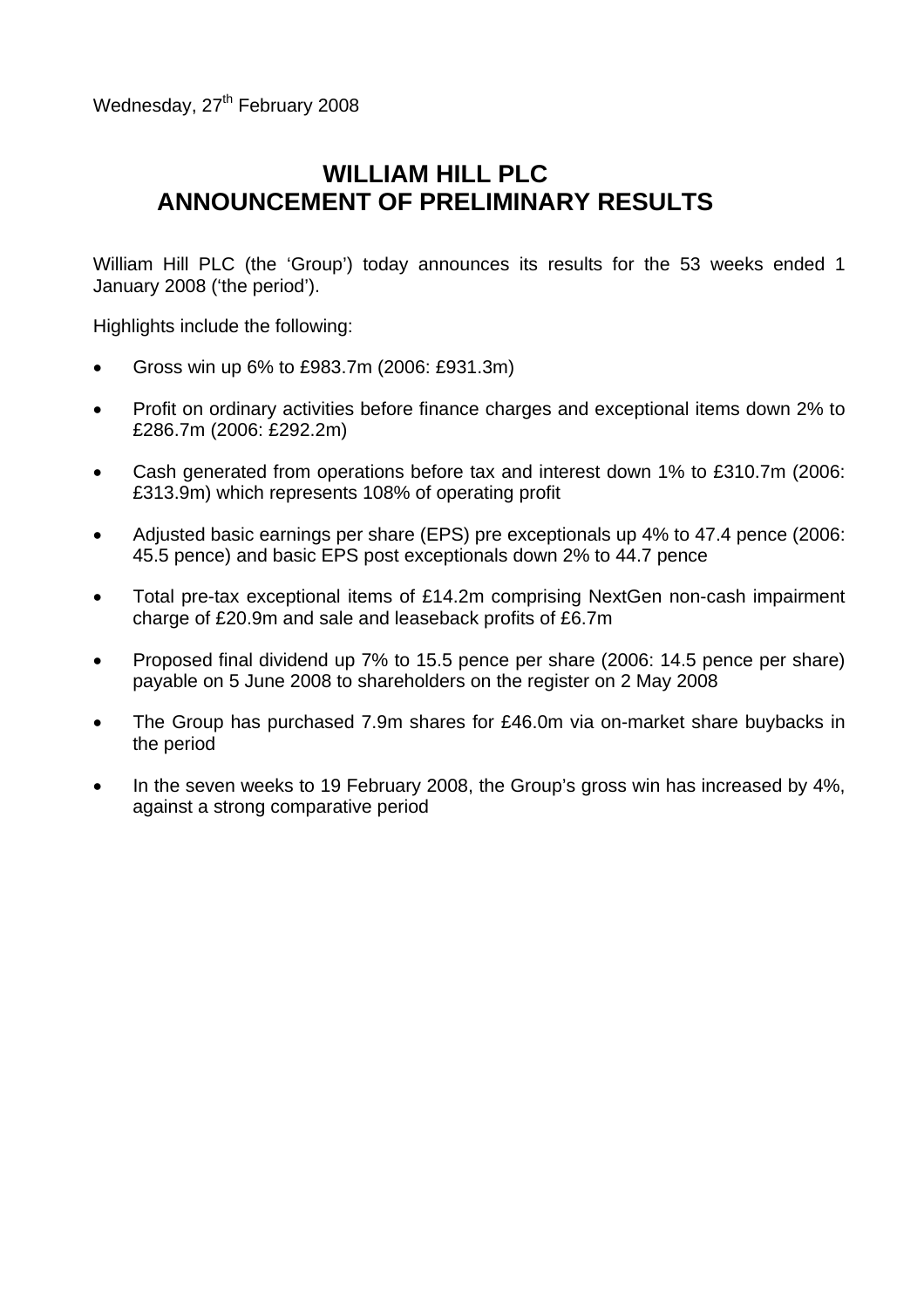Commenting on the results, Charles Scott, Chairman, said:

"2007 has seen the Group deliver a solid performance in light of the additional cost burden from a full year's charge for Amusement Machine Licence Duty (AMLD) and the competitive market environment in which our Interactive business operates.

Taking the main channels in turn:-

Looking forward to 2008 we remain confident in the prospects for our largest business - the Retail channel – which despite the incremental costs of Turf TV will be driven forward by continued machine income growth, the full year impact of evening opening, targeted investment in estate development and our ongoing focus on underlying cost control.

We expect 2008 to be a transitional year for the Interactive channel as we make the necessary investments to lay the foundations for future growth. The most significant of these is the replacement of our Interactive sportsbook technology system with the new, more flexible ORBIS platform. We will also be focusing on exploiting the opportunities available to our online gaming business.

I am pleased to welcome Ralph Topping as our Chief Executive. Ralph joined William Hill in 1973 and has held various positions within the company, including most recently Group Director, Operations and previously Retail Operations Director and Internet Director. He brings a deep knowledge of the business and more than 35 years of industry experience to the role.

In line with our progressive dividend policy, the Board is proposing to increase total dividends for the year by 7%."

### **Enquiries:**

| Ralph Topping, Chief Executive         | Tel: | 0208 918 3910      |
|----------------------------------------|------|--------------------|
| Simon Lane, Group Finance Director     | Tel: | 0208 918 3910      |
| Nilay Patel, Corporate Finance Manager |      | Tel: 0208 918 3736 |
| Deborah Spencer, Brunswick             |      | Tel: 0207 404 5959 |

*There will be a presentation to analysts at 9.00 am today at the Lincoln Centre, 18 Lincoln's Inn Field, London WC2. Alternatively, it is possible to listen to the presentation by dialling + 44 (0) 20 7138 0820 using the conference code 3492762#. The presentation will be recorded and will be available for a period of one week by dialling +44 (0) 20 7806 1970 and using the replay access number 3492762#.* 

*The slide presentation will be available on the Investor Relations section of the website:*  [www.williamhillplc.co.uk](http://www.williamhillplc.co.uk/)*..*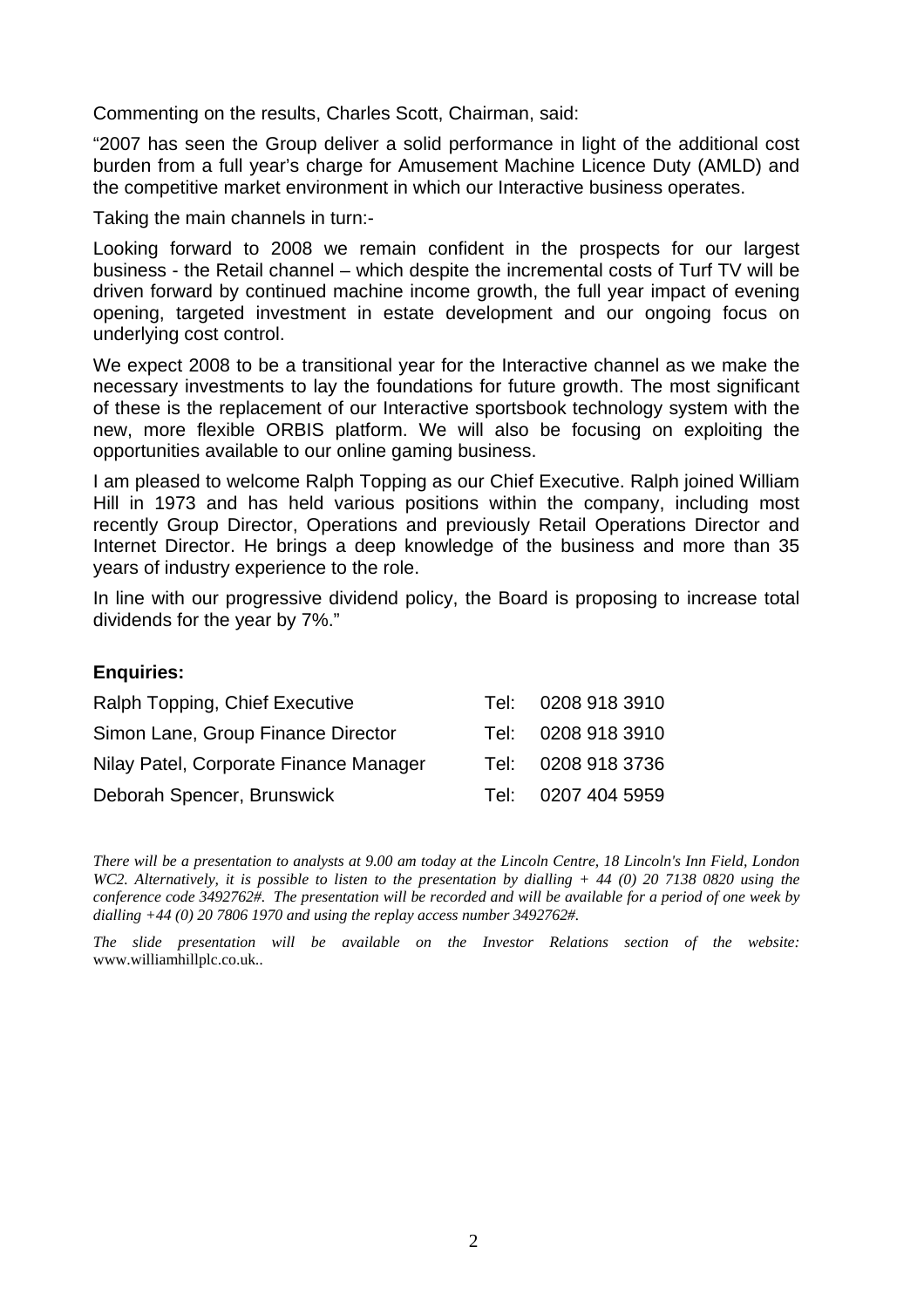# **Review of 2007 performance**

A summary of the key financial results is set out in the table below:

|                              | <b>Gross win</b> |       | <b>Operating profit before</b><br>exceptional items |        |  |
|------------------------------|------------------|-------|-----------------------------------------------------|--------|--|
|                              | 2007<br>2006     |       | 2007                                                | 2006   |  |
|                              | £m               | £m    | £m                                                  | £m     |  |
| Retail                       | 802.6            | 736.0 | 229.8                                               | 225.9  |  |
| Interactive                  | 119.8            | 130.5 | 50.9                                                | 61.5   |  |
| Telephone                    | 53.0             | 57.5  | 16.1                                                | 16.7   |  |
| Other                        | 8.3              | 7.3   | 1.1                                                 | (0.6)  |  |
| International joint ventures |                  | ۰     | (2.6)                                               |        |  |
| Associate - SIS              | ۰                | ٠     | 3.3                                                 | 3.6    |  |
| Central overheads            |                  |       | (11.9)                                              | (14.9) |  |
|                              | 983.7            | 931.3 | 286.7                                               | 292.2  |  |

The Retail channel, which constitutes 82% of the Group's gross win, continued to perform strongly driven by encouraging gross win growth and good cost control. This was achieved notwithstanding the full year effects of the imposition of AMLD and the absence of a major football tournament. We estimate that these items in total had an impact on the Group of approximately £16m in comparison with 2006, although the effects of this were partly offset by 2007 being a 53-week period. Interactive has had a difficult period, impacted by technology issues and a very competitive market, while Telephone produced a stable result, despite lower high-staking customer volumes year-on-year. In addition, 2007 has seen the start of our long-term investments in the Italian and Spanish markets via our international joint ventures with Codere.

Profit before finance charges and exceptional items was £5.5m lower than last year but earnings per share excluding exceptional items increased by 4%, benefiting from one-off tax movements. The Board is recommending a final dividend of 15.5 pence per share, an increase of 7% on last year consistent with the Group's policy of returning surplus capital via dividends and share buybacks.

### **Retail channel**

The Retail channel's gross win grew by 9% to £802.6m (7% excluding the effects of the 53rd week) and preexceptional profit increased by 2% to £229.8m. This performance was achieved notwithstanding the adverse full year impact in 2007 from the imposition of AMLD in August 2006, as well as the 2006 comparatives including incremental gross win associated with the football World Cup.

Gross win from over the counter (OTC) increased by 3%, while machines gross win was up 15% (both excluding the 53<sup>rd</sup> week). Growth was facilitated by a larger estate (reflecting estate development and bolt-on acquisitions) and the extended opening hours allowed from 1 September by the Gambling Commission. We believe that further benefits from extended hours will come through in the future as punters become more familiar with the new trading hours available.

The impact of sporting results on OTC gross win year-on-year was broadly neutral as the effects of favourable football results in the earlier part of the year were largely offset by disappointing results in September and October. Horseracing gross win was impacted by the poor summer weather and a consequent high level of fixture cancellations (88 in 2007 compared to 46 in 2006).

The average number of gaming machines in the estate increased to 8,382 (2006: 8,218) in the period. The average net contribution per machine per week was £466 (2006: £433). This was a strong performance from machines, which has absorbed the additional cost from the imposition of AMLD in August 2006 that has adversely affected average weekly profitability of each terminal by £38. This performance was achieved despite the advent of the smoking ban from 1 July and was driven by staff training, content improvements, tight management of machine downtime and the extended opening hours allowed from 1 September. In January 2008, we renegotiated our machines supply contracts on improved terms with our existing supplier Inspired Gaming and also introduced a new supplier to the estate, Global Draw. We expect that these flexible supply arrangements will drive product innovation and service performance, which should enable us to deliver continued growth in our machines income.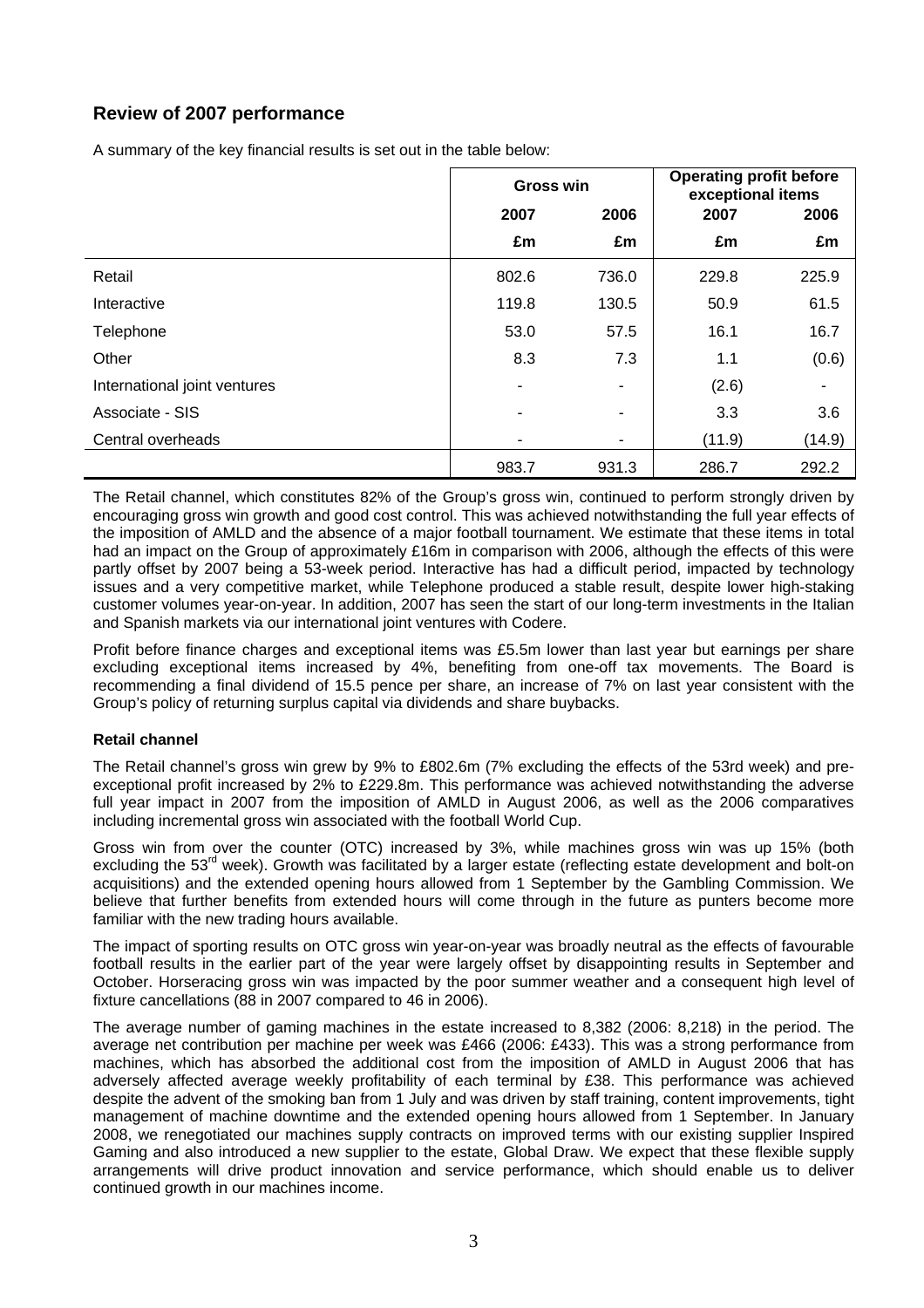Costs in the channel were up 11%, driven by the extended betting shop opening hours, the effects of the 53<sup>rd</sup> week, increases in the average number of LBOs (mainly affecting staff and property costs) and development activity within the existing estate (mainly affecting property and depreciation costs).

We completed 282 development and LBO refurbishment projects in 2007 including 39 new licences, 65 extensions and resites and 178 LBO refurbishments. Overall, we spent £46.8m on estate development in 2007.

2007 has also seen the acquisition and speedy integration of two small chains of LBOs, TH Jennings (Harlow Pools) Limited comprising 22 LBOs acquired for total consideration of £21.5m and Eclipse Bookmakers Limited comprising 7 LBOs acquired for a total consideration of £3.2m. Both chains have traded satisfactorily since their respective acquisitions.

At 1 January 2008, we had 2,234 LBOs in the United Kingdom, 9 in the Channel Islands, 2 in the Isle of Man and 49 in the Republic of Ireland; a total of 2,294.

#### **Interactive channel**

Interactive had a disappointing year with gross win falling by £10.7m to £119.8m and operating profit falling by £10.6m to £50.9m.

The Interactive sportsbook site has continued to be impacted by the relative inflexibility of our current technology configuration. This inflexibility is most notable in respect of in-running betting where the limitations of our technology prevented us from matching the increasing number of in-running betting opportunities available from our competitors. The Group had been addressing this technology deficiency through its replacement NextGen technology programme. In November 2007, following the notification of a delay in the implementation of the NextGen programme, the Board instigated a review of the project by external consultants. The review concluded that, while the NextGen programme would deliver the expected benefits in due course, the implementation would require greater investment and take longer than originally envisaged. The review also identified that proven technology was available that could be implemented more rapidly and at a lower comparative cost. The Board concluded that this was the preferred option and decided to terminate the NextGen programme. This decision resulted in an exceptional non-cash impairment charge in relation to the NextGen technology programme of £20.9m in the 2007 results with further related restructuring charges of approximately £4m expected to be incurred in 2008.

In January 2008, we agreed heads of terms to purchase the ORBIS technology platform. ORBIS is the industry-leading platform and once implemented, will allow us to compete on a level playing field with our competitors, especially in the number and variety of in-running markets we can offer. We aim to implement ORBIS by the end of November 2008 and will invest in programme management skills to ensure that we meet this implementation target.

The Board took a number of other initiatives in the period to address the relative underperformance of the Interactive sportsbook. Changes have been made within the Interactive management team and there has been an increased investment in the content on the site including the live streaming of events such as horse racing and the Australian Tennis Open with the aim of driving increased traffic to the site. In addition, we have improved our current offer to clients through expanded payment methods, market leading pricing on selected football bets, easier navigation of the website and improved internet search engine optimisation capabilities.

Gaming revenues largely stabilised in 2007 following the loss of poker business in the second half of 2006 that resulted from changes in US legislation. Arcade games performed strongly driven by new games and products. We launched 9 new arcade games during the period that expanded our offering to 26 games. We also introduced internet based bingo and skill games in the period and bingo, in particular, has been very successful and has exceeded initial expectations. Casino revenues are lower than last year in part reflecting a cannibalisation of casino revenue by arcade games and also a lower average yield per player. Poker had a difficult first 6 months of the year but the introduction of a closed loop (which means that poker winnings should be recycled amongst our clients within the Cryptologic poker room) and lower limit tables has seen a stabilisation of revenue in what has traditionally been the slower second half of the year.

Total active accounts increased to 432,000 as at 1 January 2008 (26 December 2006: 405,000).

Costs in the channel increased 6%, largely due to higher depreciation associated with increased investment in systems partly offset by the effects of lower marketing costs, following the football World Cup investment in the previous year.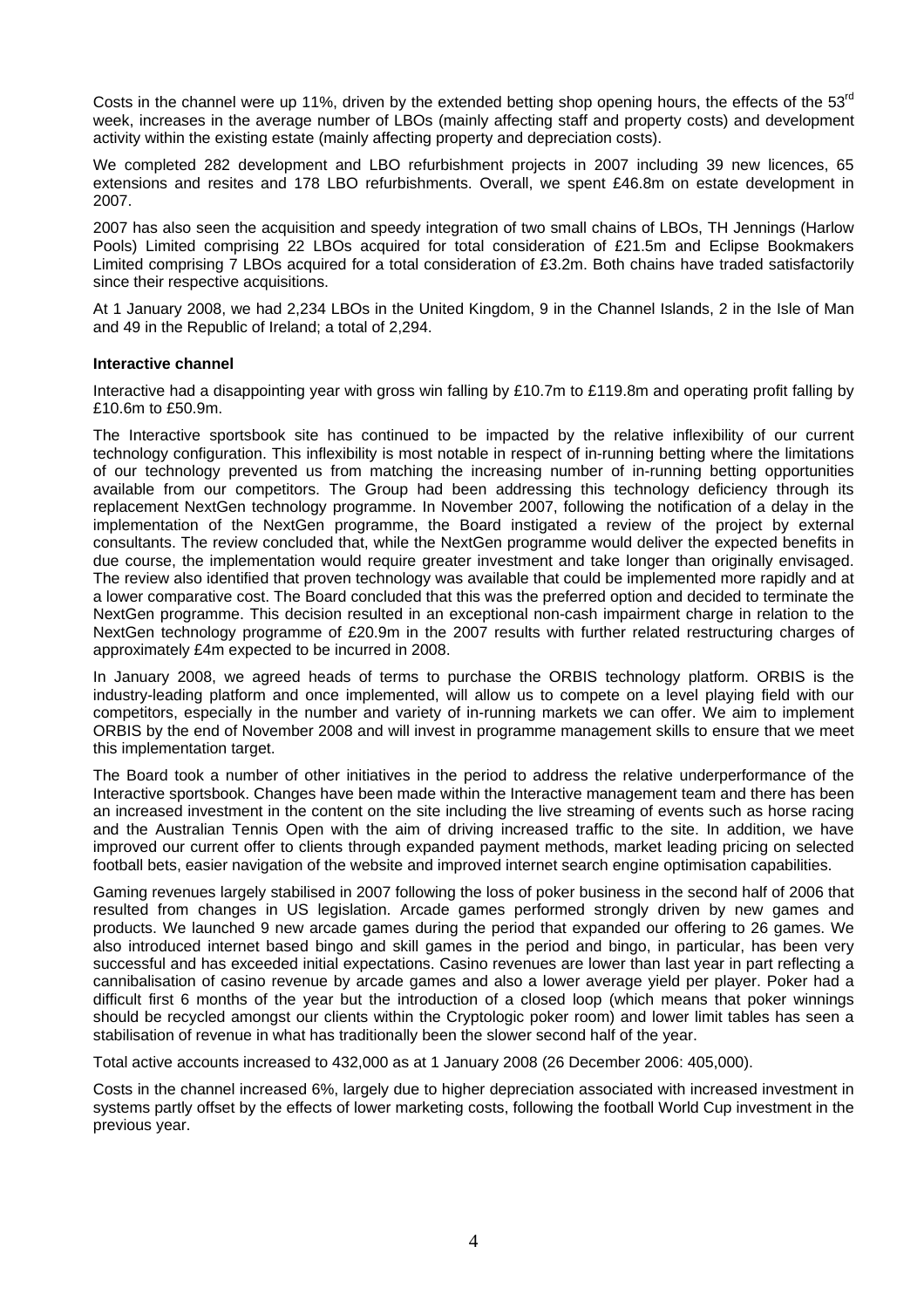### **Telephone channel**

Telephone gross win fell by £4.5m to £53.0m and operating profit decreased by £0.6m to £16.1m.

This result was achieved notwithstanding the World Cup benefiting the comparative figures and lower highstaking customer activity in the period. While the Telephone channel is our most mature, we believe that it should continue to deliver stable earnings whilst providing a valuable facility to customers who are attracted by good quality service and a quick and convenient way to get their bets processed.

We ended the year with 146,000 active telephone customers (26 December 2006: 160,000). The 2006 number of accounts was boosted by recruitment activity associated with the World Cup.

Costs incurred by the channel were reduced by 12% principally due to lower marketing spend in respect of the World Cup and rationalisation of staff costs.

#### **International activities**

2007 has seen further progress in developing our operations in Spain and Italy in conjunction with our joint venture partner, Codere.

In Spain, the joint venture has launched its Spanish brand - Victoria Apuestas and has developed the infrastructure needed to manage and control the joint venture operations. We are expecting to be awarded an operational licence for the Madrid region imminently. We aim to secure up to 34 owned outlets in this region by the end of the year together with a similar number of third party outlets, subject to obtaining local licensing and planning permissions. We have also successfully secured one of the three licences available in the Basque region of Spain, which entitles us to open betting outlets in that region. We hope to have 8 betting shops and 56 other betting outlets operational by the end of the year in this region. Some of the unsuccessful bidders have challenged this award. The Basque government has indicated that it will respond to this appeal by the end of February 2008. We remain confident that our licence will be confirmed.

In December 2006, as part of a process of deregulating betting within Italy, William Hill and Codere were jointly awarded 20 concessions to operate horseracing-betting shops, 7 concessions to operate sports betting shops and 28 concessions relating to sports betting points. Progress has been made in 2007 in identifying and acquiring locations to exploit these concessions and under the terms of the concessions, they have to be ready to commence trading by September 2008 and the majority are expected to be operational before then. We are also investigating potential shop acquisition opportunities in Italy to expand our footprint. Remote licences relating to horseracing and sports betting were also applied for and granted and the internet sites have commenced trading in February of this year.

The Board notes that both Spain and Italy are new markets for William Hill and expect that it will take a period of time to develop these opportunities.

#### **Operating expenses**

Full-year expenses net of operating income and before exceptional items for the Group were £480.2m, an increase of 8%. Excluding the effects of the  $53<sup>rd</sup>$  week and the extended opening hours from 1<sup>st</sup> September, costs are estimated to have risen by 4%.

Staff costs (which represented roughly half of our total costs) increased by 7% over the comparable period, mainly reflecting the  $53<sup>rd</sup>$  week, extended opening hours from September, a 3% increase in the average number of LBOs trading in the period and an inflation-based pay award to staff of 3%. Property costs, which represented 17% of our total costs, were up 15% over the comparable period reflecting higher energy costs and increases in rent and rates, in part driven by an increase in average LBO size and also a greater number of LBOs.

Depreciation costs increased 20% due to increased investment in the LBO estate and IT systems, including gaming products. The cost of providing pictures and data to our LBOs was up 9% over the comparable period due to the increased size of the estate and the costs of extra content to support the extended opening hours. Advertising and marketing costs were down 9% over the comparable period mainly due to the absence of the World Cup marketing campaign, which was included in the 2006 comparative figures. Approximately £3.0m was incurred in the period in preparation for the introduction of the new Gambling Commission regime, of which £1.2m was non-recurring.

Looking forward, we will continue to focus on cost discipline and remain confident that cost increases will remain in the 4-6% historical cost range excluding the incremental effects of evening opening and Turf TV.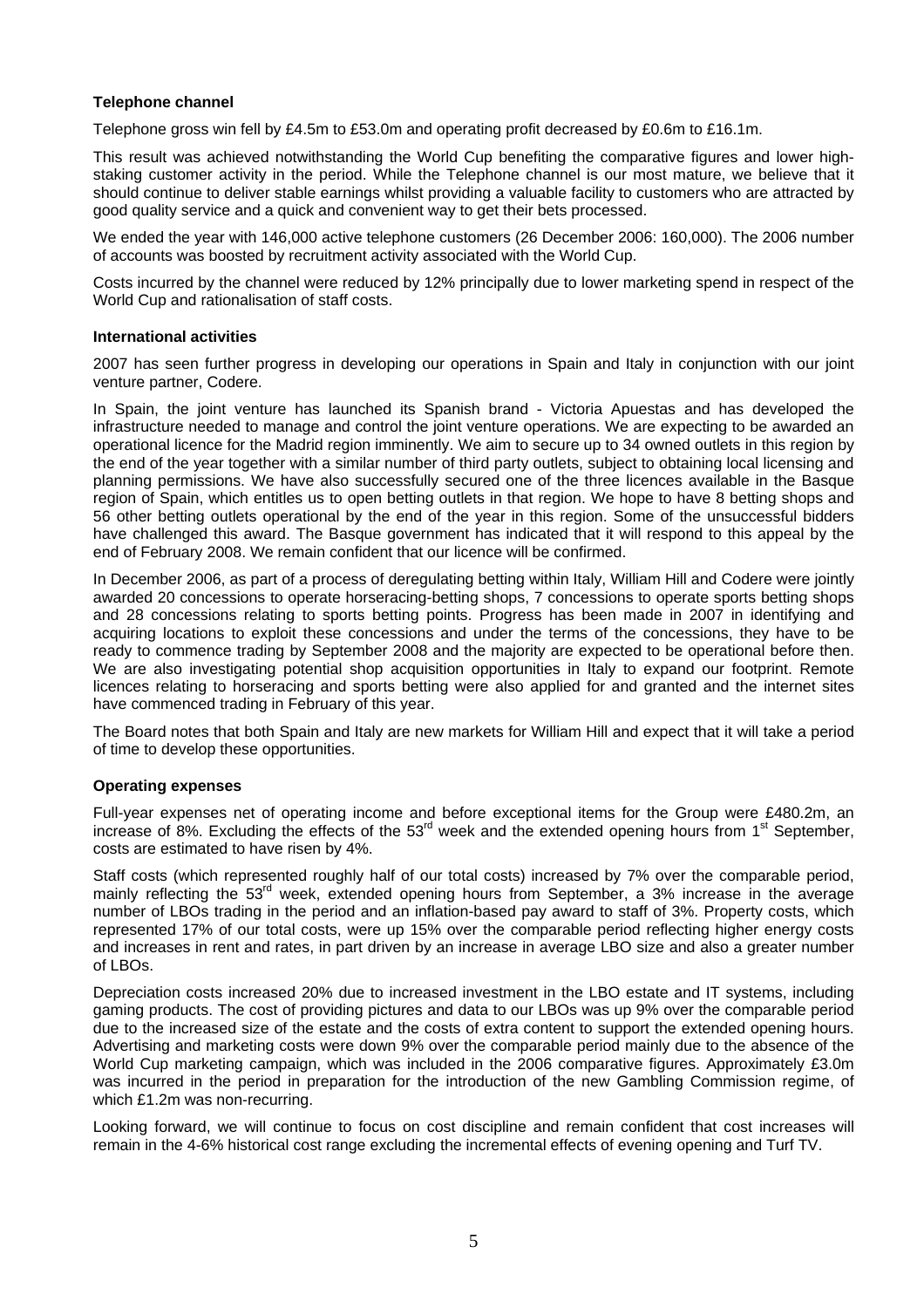### **Regulatory development**

The Gambling Act 2005 came into force on 1 September 2007 with the Gambling Commission taking on its role of implementing and policing the detailed regulations, licence conditions and guidance that will govern gambling in Great Britain. We welcome the establishment of the Gambling Commission and support its objective to regulate gambling in the public interest by keeping crime out of gambling, by ensuring that gambling is conducted fairly and openly, and by protecting children and vulnerable people from being harmed or exploited by gambling.

We have engaged with the Commission, working with it to try and establish workable regulations in time for the 1<sup>st</sup> September deadline. We look forward to maintaining a positive dialogue with the Commission in years to come. We have also undertaken a significant training programme during the year to inform all our staff of the requirements of the Act and their responsibilities under the new regime.

#### **Cost of content**

On 11 January 2008, we entered into a five year contract with Amalgamated Racing Limited, trading as Turf TV, for the provision of live coverage of all horse races taking place at those horserace courses for which Turf TV has exclusive rights. By agreeing this contract the Group has ensured that it is able to provide pictures of UK racing to our customers in the United Kingdom, the Isle of Man, Channel Islands and the Republic of Ireland from that date and has obtained certainty on the cost of that service for the next five years. The Group, together with the Bookmakers Afternoon Greyhound Services Limited and other bookmakers, is currently party to litigation against Turf TV and various others over allegations of breaches of competition law.

On 20 February 2008, the Government announced its intention that the 47<sup>th</sup> Levy scheme be settled on terms similar to those included in the  $46<sup>th</sup>$  Levy scheme. We were disappointed with this outcome but welcomed the comments in the accompanying statement that the Government accepted an argument could be put forward that bookmakers' subscriptions to the new Turf TV service constitute a commercially based flow of money to horseracing. We share the Government's desire to move away from a statutory levy and we look forward to engaging with the Government and the horseracing industry in the near future on developing a commercial arrangement for the support of horseracing going forward.

#### **Taxation**

The main taxation change in the period was the reduction from 30% to 28% in the headline rate of corporation tax, which becomes effective from 1 April 2008. As the Group has significant non-cash deferred tax liabilities associated with its acquired betting licences, the rate change has led to a one-off reduction in the tax charge of £11.3m, resulting from the restatement of these liabilities based on the reduced corporation tax rate. Consequently, the Group's effective rate of tax (before exceptional items and associate income) was 25.3%, as compared to 29.6% in 2006 and the UK statutory rate for 2007 of 30%.

#### **Cashflow and net indebtedness**

The Group generated net cash inflow from operating activities before financing and tax of £310.7m, £3.2m lower than the comparable period. The Group paid £77.7m in net debt service costs, paid £71.8m in corporation tax, invested £97.3m in capital expenditure and acquisitions (including joint-venture investments), paid £78.5m in dividends and spent £43.5m (net of SAYE option receipts) purchasing its own shares.

Net indebtedness increased to £1,083.9m at 1 January 2008 (26 December 2006 – £1,043.4m) as a result of the above.

#### **Returns to shareholders**

The Company is proposing to pay a final dividend of 15.5 pence per share (2006: 14.5 pence per share) on 5 June 2008 to shareholders on the register on 2 May 2008. The 7% increase in the proposed final dividend is in line with the Group's policy of returning surplus capital via dividends and share buybacks. The proposed level of total dividend corresponds to a dividend cover ratio of 1.9 times (26 December 2006 – 2.1 times). The Company normally aims to pay interim and final dividends that represent approximately one third and two thirds, respectively, of total dividends.

The Company obtained a renewed authority from shareholders at the Annual General Meeting held in May 2007 to buyback up to 10% of the issued share capital. In 2007, the Company bought back 2% of its opening share capital, all of which was cancelled. The aggregate cost (after expenses and stamp duty) of the acquired 2% of issued share capital was £46.0m.

From June 2002, the date of its initial public offering to the end of 2007, the Company has bought back a total of 19% of its original issued share capital (inclusive of shares bought back into treasury) returning £448.5m to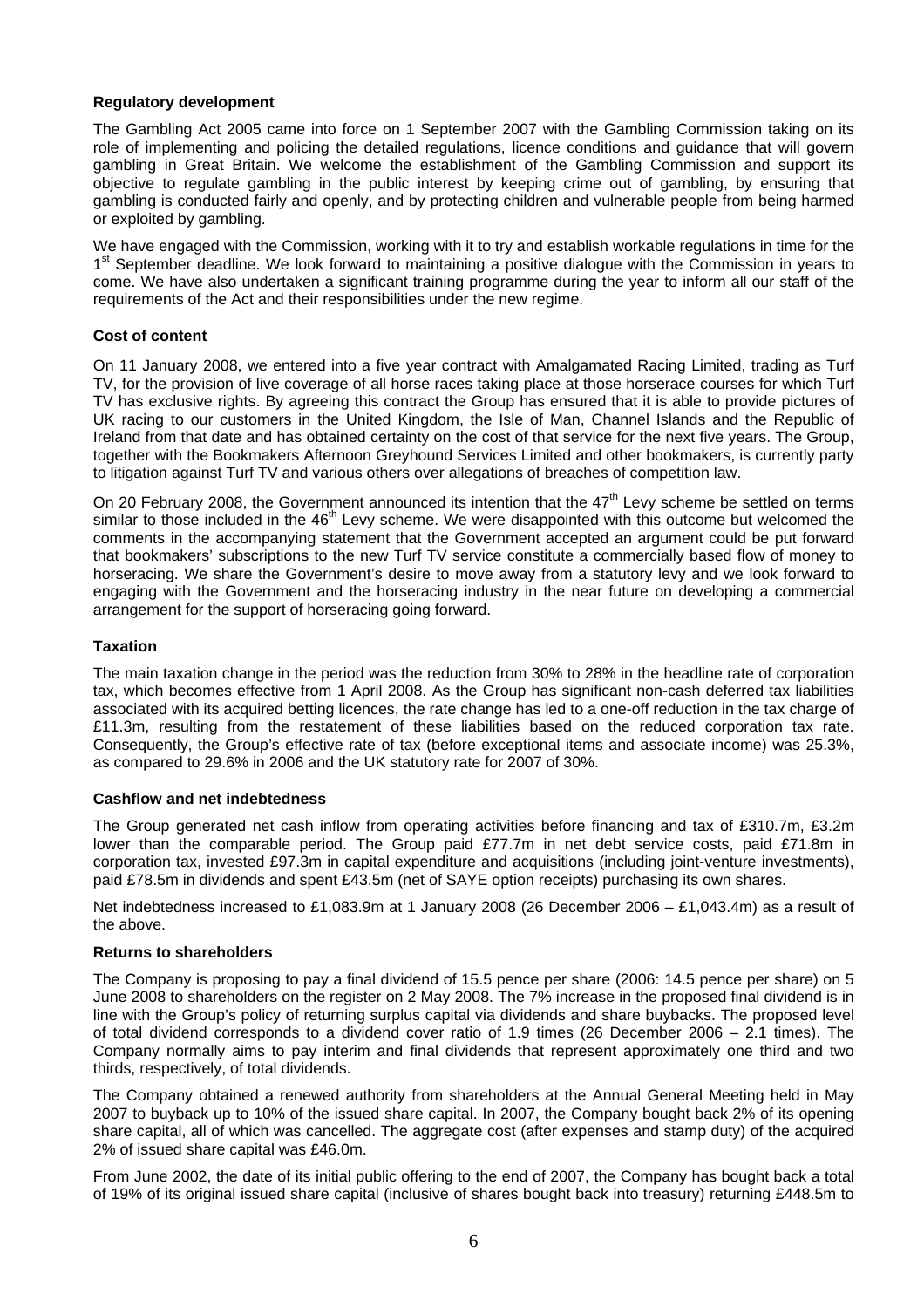shareholders and paid dividends totalling a further £326.5m (excluding the proposed dividend of 15.5 pence per share to be paid in June 2008).

Approximately 2% of the issued share capital at the end of 2007 is held as treasury shares to meet future awards under the Group's various incentive and share remuneration schemes.

#### **Financial structure and liquidity**

Following the acquisition of Stanley Retail in June 2005, the Board considered the optimal capital structure and financing arrangements for William Hill as a public company. Accordingly, the Group secured new facilities of £1.2bn with a consortium of banks. £600m of the new facilities has been structured as a five-year revolving credit facility and £600m as a five-year term loan. These facilities are repayable in March 2010. In June 2006, the Group arranged a further new five-year bank facility of £250m. This facility is repayable in July 2011. The directors believe that these facilities are currently sufficient to meet the projected working capital and investment needs of the Group.

The Company has hedged its exposure to interest rates on its forecast floating rate debt by entering into a series of interest rate swaps and collars. As at 1 January 2008, approximately 40% of its forecast exposure is fixed via interest rate swaps reducing to 10% by the end of 2012. A further 40% is subject to interest rate collar arrangements as at 1 January 2008, also reducing to 10% by the end of 2012.

The remaining exposure is at floating rates. The Board will continue to review periodically the borrowing and hedging arrangements to ensure that they remain appropriate to the needs of the Group and take account of changes in market conditions and business plans.

In September 2005, the Board announced it intended to maintain an efficient and flexible capital structure and would achieve these objectives by targeting a ratio of net debt to earnings before exceptional items, interest, tax, depreciation and amortisation (EBITDA) of approximately 3.5 times to be achieved over the medium term. By the end of December 2007, the Group net debt to EBITDA ratio was 3.4 times.

The Board remains focussed on maintaining an efficient balance sheet and will continue to return surplus capital to shareholders through its progressive dividend policy and share buyback programme as appropriate. Equally, the Board remains committed to growing the business and will invest in appropriate opportunities both via capital expenditure and bolt-on acquisitions in its core business, where its assessment indicates that shareholder value will be maximised.

#### **Reconciliation of gross win to revenue**

Due to the requirements of accounting standards, the Group discloses a different top line measure of activity (revenue) in its accounts from gross win. The difference between the two measures is the VAT payable on machine income and the following is a reconciliation for the periods presented between gross win and revenue as disclosed in the attached financial statements:

|                       | 53 weeks<br>to 1 Jan<br>2008 | 52 weeks<br>to 26 Dec<br>2006 |
|-----------------------|------------------------------|-------------------------------|
|                       | £m                           | £m                            |
| Gross win             | 983.7                        | 931.3                         |
| VAT on machine income | (43.3)                       | (37.1)                        |
| Revenue               | 940.4                        | 894.2                         |

#### **Current trading**

In the seven weeks to 19 February 2008, the Group's gross win has increased by 4%. This represents a solid start to the year given the strong prior year comparatives.

To date we have seen no evidence that a slow down in consumer spending is having an adverse impact on our business although at this early stage of the cycle it is difficult to be definitive. The Board notes that historically, the Group's business has proven to be less exposed to the economic cycle than many other consumer facing industries. Since the last economic downturn, however, the business has significantly increased its income generated from gaming machines in LBOs and online betting and gaming. It is difficult to predict with any certainty how these income streams will react under conditions of economic pressure.

For the year as a whole, we remain confident of further growth in the Retail business. The Group remains focused on cost and believes that like for like cost growth can continue to be contained within the historic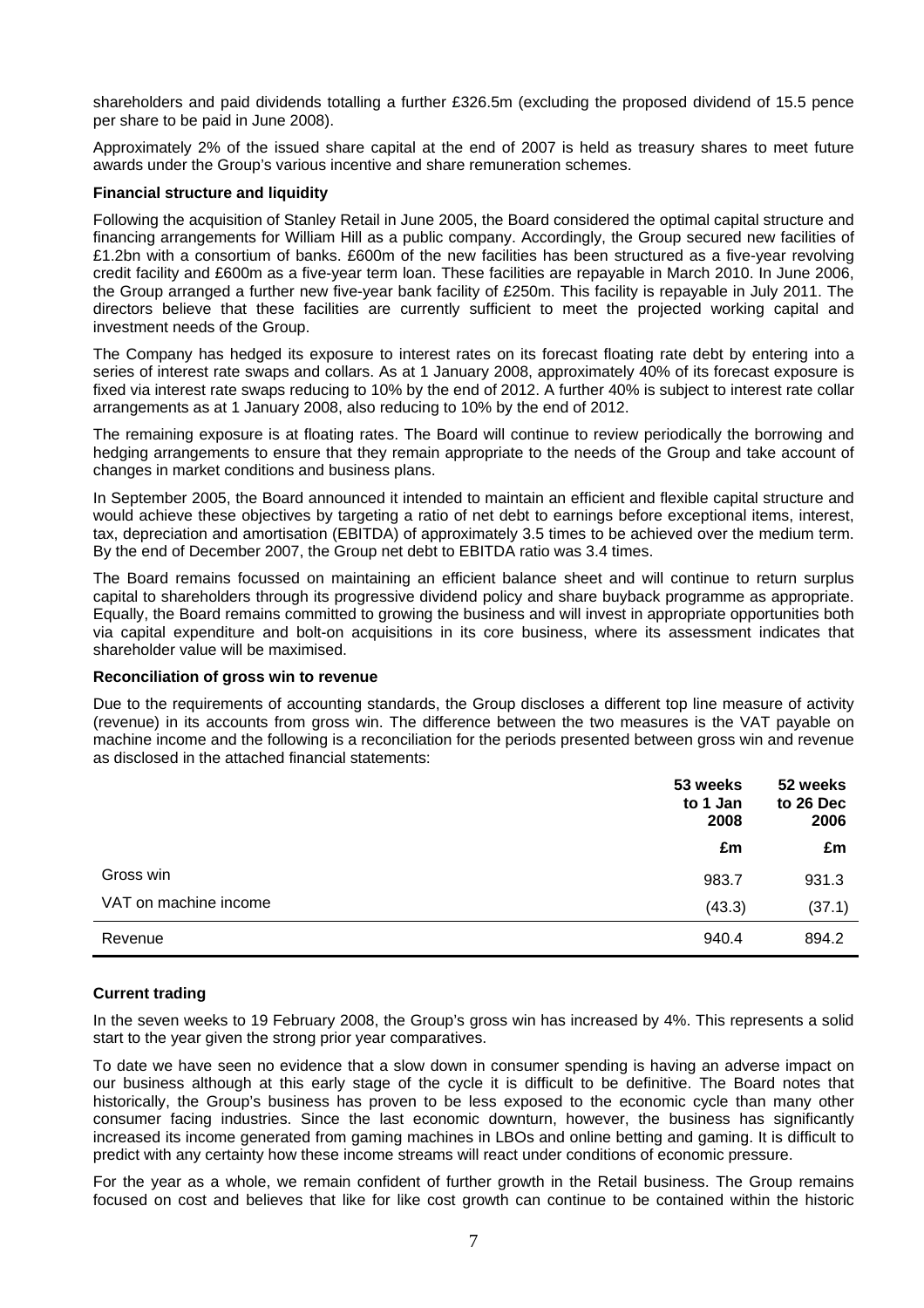range of 4-6%. However, the business will need to absorb incremental costs associated with the new Turf TV contract and the full year impact of extended winter opening hours.

The performance of the interactive sportsbook is expected to continue to be impacted until the new ORBIS platform is fully up and running towards the end of the year.

The development of our International business continues. Until these businesses reach scale we would anticipate absorbing some operating losses, which in 2008 are expected to be approximately £8 million.

Overall, the Board remains confident about the prospects for the business both in the UK and internationally.

#### **Chief Executive appointment**

On 21 February 2008, the Board announced the appointment of Ralph Topping as Chief Executive. Mr Topping was previously Group Director, Operations for William Hill, with responsibility for the Group's UKbased operations. He was appointed to the Board of William Hill PLC in April 2007. Mr Topping joined William Hill in 1973 and has held various positions within the Group, including Retail Operations Director and Internet Director. Mr Topping brings a deep knowledge of the William Hill business and more than 35 years of industry experience to the role.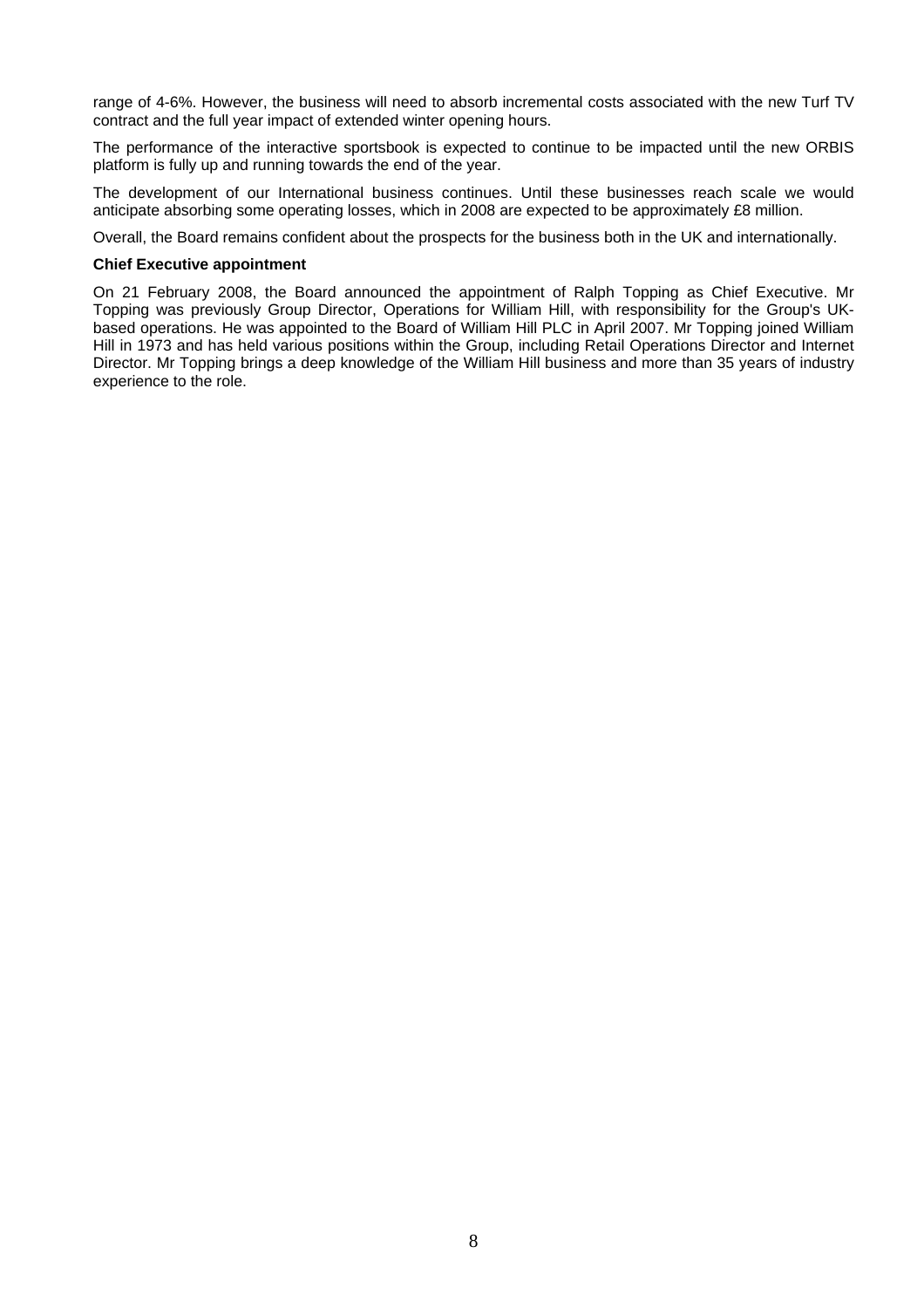# **Consolidated Income Statement**

for the 53 weeks ended 1 January 2008

|                                    |                |                      |                    | 53 weeks             | 52 weeks    |
|------------------------------------|----------------|----------------------|--------------------|----------------------|-------------|
|                                    |                |                      |                    | ended                | ended       |
|                                    |                | <b>Before</b>        | <b>Exceptional</b> | 1 January            | 26 December |
|                                    |                | exceptional<br>items | items<br>(note 3)  | 2008<br><b>Total</b> | 2006        |
|                                    | <b>Notes</b>   | £m                   | £m                 | £m                   | £m          |
| <b>Continuing Operations</b>       |                |                      |                    |                      |             |
| <b>Amounts wagered</b>             | 2              | 14,792.3             |                    | 14,792.3             | 13,235.9    |
| <b>Revenue</b>                     | $\overline{2}$ | 940.4                |                    | 940.4                | 894.2       |
|                                    |                |                      |                    |                      |             |
| Cost of sales                      |                | (174.2)              |                    | (174.2)              | (160.3)     |
| <b>Gross profit</b>                | $\overline{2}$ | 766.2                |                    | 766.2                | 733.9       |
| Other operating income             |                | 10.4                 |                    | 10.4                 | 6.3         |
| Other operating expenses           |                | (490.6)              |                    | (490.6)              | (451.6)     |
| Exceptional operating expense      | 3              |                      | (20.9)             | (20.9)               |             |
| Share of results of associates and |                |                      |                    |                      |             |
| joint ventures                     |                | 0.7                  |                    | 0.7                  | 3.6         |
| <b>Operating profit</b>            | $\overline{2}$ | 286.7                | (20.9)             | 265.8                | 292.2       |
| Exceptional profit on sale and     |                |                      |                    |                      |             |
| leaseback of properties            | 3              |                      | 6.7                | 6.7                  |             |
| Investment income                  | 4              | 24.3                 |                    | 24.3                 | 13.0        |
| Finance costs                      | 5              | (87.6)               |                    | (87.6)               | (69.8)      |
| Profit before tax                  | $\overline{2}$ | 223.4                | (14.2)             | 209.2                | 235.4       |
| Tax                                | 3,6            | (56.3)               | 4.5                | (51.8)               | (68.6)      |
| Profit for the period              | 9              | 167.1                | (9.7)              | 157.4                | 166.8       |
|                                    |                |                      |                    |                      |             |
| Earnings per share (pence)         |                |                      |                    |                      |             |
| <b>Basic</b>                       | 8              |                      |                    | 44.7                 | 45.5        |
| <b>Diluted</b>                     | 8              |                      |                    | 44.3                 | 44.9        |

### **Consolidated Statement of Recognised Income and Expense**

for the 53 weeks ended 1 January 2008

|                                                                                     |              | 53 weeks<br>ended<br>1 January<br>2008 | 52 weeks<br>ended<br>26 December<br>2006 |
|-------------------------------------------------------------------------------------|--------------|----------------------------------------|------------------------------------------|
|                                                                                     | <b>Notes</b> | £m                                     | £m                                       |
| (Loss)/gain on cash flow hedges<br>Actuarial gain on defined benefit pension scheme |              | (1.6)<br>12.9                          | 14.3<br>16.7                             |
| Tax on items taken directly to equity                                               |              | (1.3)                                  | (9.5)                                    |
| Change in associate net assets due to share repurchase                              |              |                                        | (1.7)                                    |
| Net income recognised directly in equity                                            |              | 10.0                                   | 19.8                                     |
| Transferred to income statement on cash flow hedges                                 | 9            | (7.6)                                  | 0.7                                      |
| Profit for the period                                                               |              | 157.4                                  | 166.8                                    |
| Total recognised income and expense for the period                                  |              | 159.8                                  | 187.3                                    |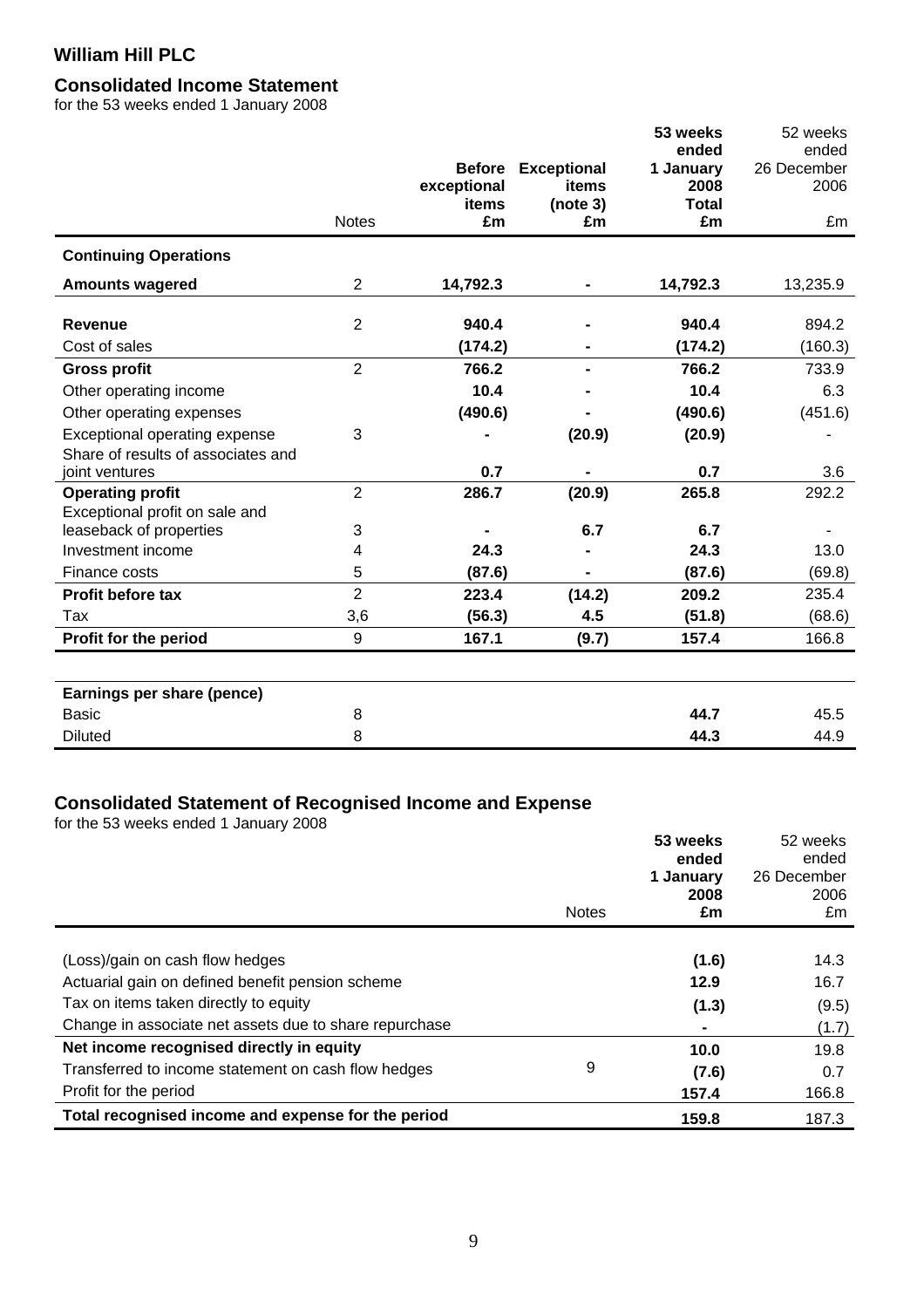# **Consolidated Balance Sheet**

as at 1 January 2008

|                                           |              | 1 January<br>2008 | 26 December<br>2006 |
|-------------------------------------------|--------------|-------------------|---------------------|
|                                           | <b>Notes</b> | £m                | £m                  |
| <b>Non-current assets</b>                 |              |                   |                     |
| Intangible assets                         |              | 1,365.9           | 1,342.7             |
| Property, plant and equipment             |              | 214.7             | 207.0               |
| Interest in associates and joint ventures |              | 12.7              | 5.3                 |
| Deferred tax asset                        |              | 1.9               | 8.5                 |
|                                           |              | 1,595.2           | 1,563.5             |
| <b>Current assets</b>                     |              |                   |                     |
| Inventories                               |              | 0.6               | 0.5                 |
| Trade and other receivables               |              | 32.3              | 30.4                |
| Cash and cash equivalents                 |              | 69.4              | 98.7                |
| Derivative financial instruments          |              | 5.2               | 14.4                |
|                                           |              | 107.5             | 144.0               |
| <b>Total assets</b>                       |              | 1,702.7           | 1,707.5             |
| <b>Current liabilities</b>                |              |                   |                     |
| Trade and other payables                  |              | (90.8)            | (108.6)             |
| <b>Current tax liabilities</b>            |              | (51.8)            | (66.3)              |
| <b>Borrowings</b>                         |              | (1.2)             | (0.9)               |
| Derivative financial instruments          |              | (4.7)             | (5.6)               |
|                                           |              | (148.5)           | (181.4)             |
| <b>Non-current liabilities</b>            |              |                   |                     |
| <b>Borrowings</b>                         |              | (1, 152.1)        | (1, 141.2)          |
| Retirement benefit obligations            |              | (3.3)             | (25.1)              |
| Deferred tax liabilities                  |              | (165.7)           | (169.3)             |
|                                           |              | (1,321.1)         | (1, 335.6)          |
| <b>Total liabilities</b>                  |              | (1,469.6)         | (1, 517.0)          |
| <b>Net assets</b>                         |              | 233.1             | 190.5               |
|                                           |              |                   |                     |
| <b>Equity</b>                             | 9            | 35.4              | 36.2                |
| Called-up share capital                   |              |                   |                     |
| Share premium account                     | 9            |                   | 311.3               |
| Capital redemption reserve                | 9            | 6.8               | 6.0                 |
| Merger reserve                            | 9            | (26.1)            | (26.1)              |
| Own shares held                           | 9            | (34.4)            | (46.9)              |
| Hedging and translation reserves          | 9            | 3.2               | 9.4                 |
| Retained earnings                         | 9            | 248.2             | (99.4)              |
| <b>Total equity</b>                       | 9            | 233.1             | 190.5               |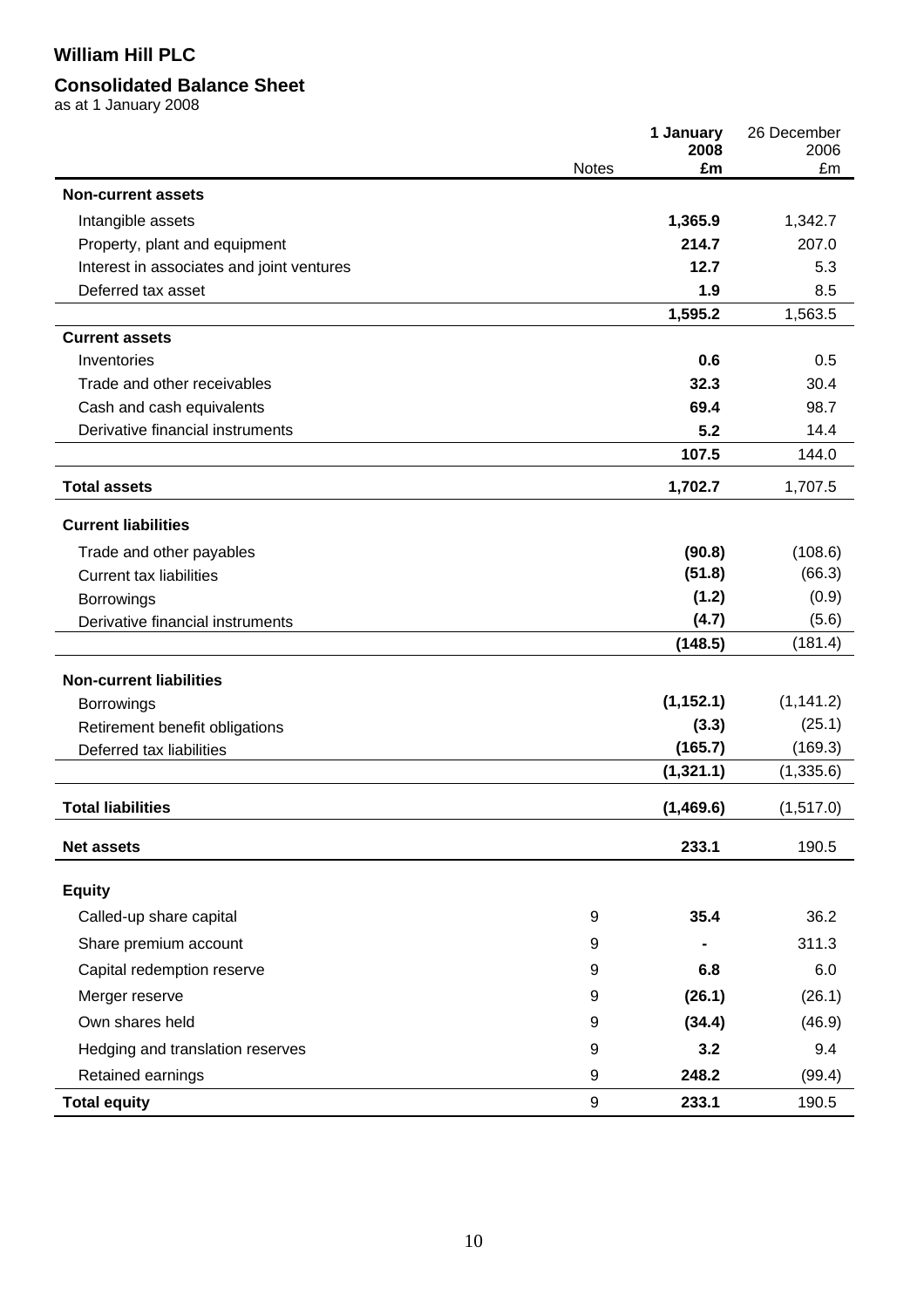# **Consolidated Cash Flow Statement**

for the 53 weeks ended 1 January 2008

|                                                                    |              | 53 weeks<br>ended<br>1 January | 52 weeks<br>ended<br>26 December |
|--------------------------------------------------------------------|--------------|--------------------------------|----------------------------------|
|                                                                    | <b>Notes</b> | 2008<br>£m                     | 2006<br>£m                       |
| Net cash from operating activities                                 | 10           | 149.6                          | 204.6                            |
|                                                                    |              |                                |                                  |
| <b>Investing activities</b>                                        |              |                                |                                  |
| Dividend from associate                                            |              | 2.0                            |                                  |
| Interest received                                                  |              | 11.6                           | 2.9                              |
| Proceeds on disposal of property, plant and equipment              |              | 5.7                            | 5.9                              |
| Proceeds on disposal of share in associate                         |              | 1.8                            |                                  |
| Proceeds on exceptional sale of freehold properties                |              | 9.8                            |                                  |
| Purchases of property, plant and equipment                         |              | (42.8)                         | (55.2)                           |
| Purchases of betting licences                                      |              | (5.3)                          | (1.9)                            |
| Expenditure on computer software                                   |              | (15.8)                         | (10.8)                           |
| Acquisition of subsidiaries                                        | 11           | (25.2)                         |                                  |
| Investment in joint ventures                                       |              | (8.2)                          |                                  |
| Net cash used in investing activities                              |              | (66.4)                         | (59.1)                           |
|                                                                    |              |                                |                                  |
| <b>Financing activities</b>                                        |              |                                |                                  |
| Purchase of own shares                                             |              | (47.9)                         | (178.4)                          |
| SAYE share option redemptions                                      |              | 4.4                            | 1.0                              |
| Dividends paid                                                     | 7            | (78.5)                         | (70.9)                           |
| Repayments of borrowings                                           |              |                                | (125.0)                          |
| New bank loans raised                                              |              | 9.7                            | 250.0                            |
| New debt facility issue costs                                      |              |                                | (2.2)                            |
| New finance leases                                                 |              |                                | 2.1                              |
| Collar premiums paid                                               |              | (0.2)                          |                                  |
| Net cash used in financing activities                              |              | (112.5)                        | (123.4)                          |
|                                                                    |              | (29.3)                         | 22.1                             |
| Net (decrease)/increase in cash and cash equivalents in the period |              |                                |                                  |
| Cash and cash equivalents at start of period                       |              | 98.7                           | 76.6                             |
| Cash and cash equivalents at end of period                         |              | 69.4                           | 98.7                             |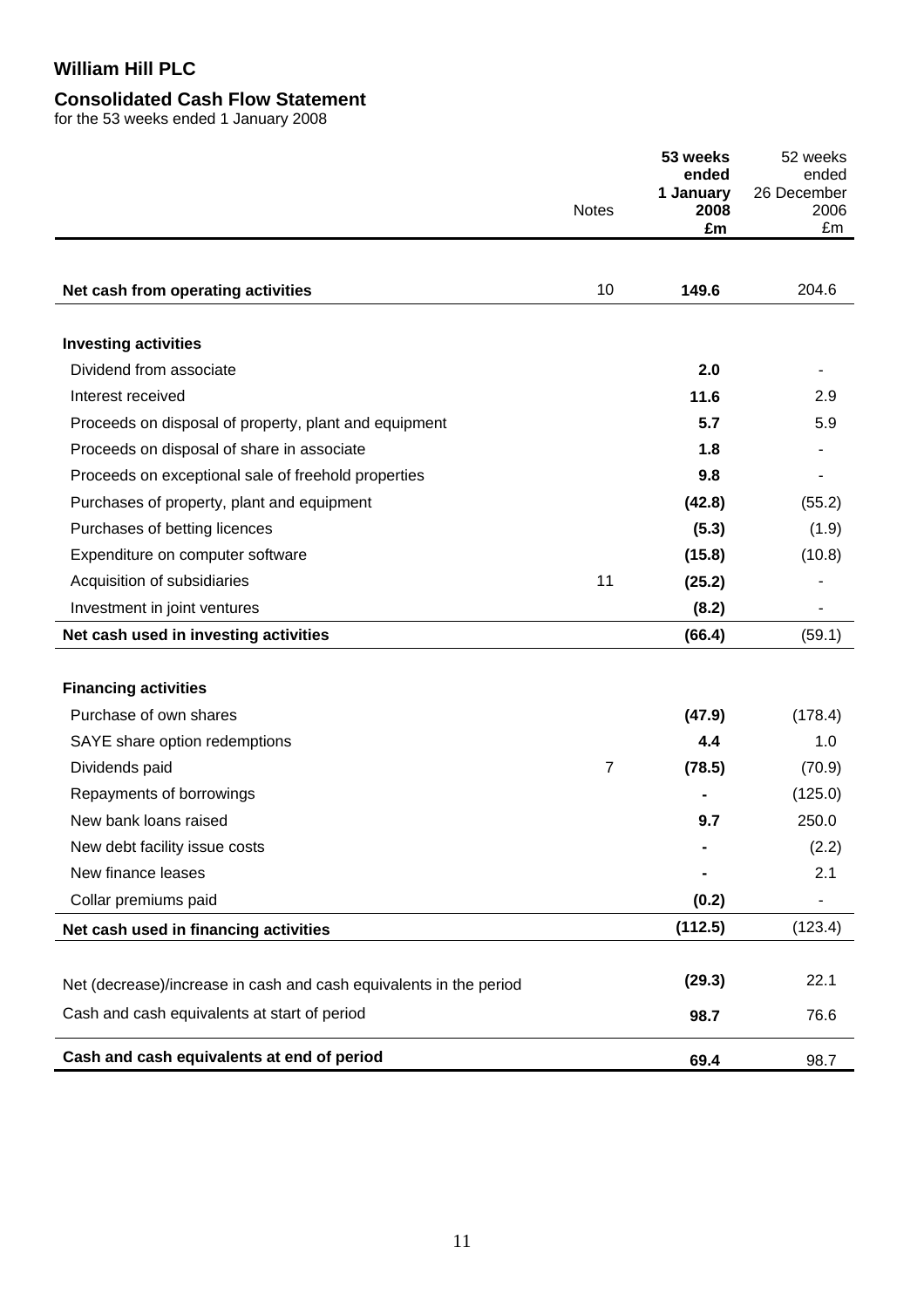### **Notes to the Group Financial Statements**

for the 53 weeks ended 1 January 2008

### **1. Basis of accounting**

#### **General information**

William Hill PLC is a company incorporated in the United Kingdom under the Companies Act 1985. The address of the registered office is Greenside House, 50 Station Road, London, N22 7TP.

These financial statements are presented in pounds sterling because that is the currency of the primary economic environment in which the Group operates.

#### **Adoption of new and revised standards**

In the current year the Group has not been subject to any new mandatory International Financial Reporting Standards (IFRS). Four Interpretations issued by the International Financial Reporting Interpretations Committee are effective for the current period. These are: IFRIC 7 Applying the Restatement Approach under IAS 29; IFRIC 8 Scope of IFRS 2; IFRIC 9 Reassessment of Embedded Derivatives; and IFRIC 10 Interim Financial Reporting and Impairment. The adoption of these Interpretations has not led to any changes in the Group's accounting policies.

At the date of authorisation of these Group financial statements, the following Standards and Interpretations, which have not been applied in these Group financial statements, were in issue but not yet effective:

- IFRS 7 Financial instruments: disclosures;
- IFRS 8 Operating segments;
- IFRIC 11 IFRS 2 Group and Treasury Share Transactions;
- IFRIC 12 Service Concession Arrangements;
- IFRIC 13 Customer Loyalty Programmes; and
- IFRIC 14 IAS 19 The Limit on a Defined Benefit Asset, Minimum Funding Requirements and their Interaction.

The Directors anticipate that the adoption of these Standards and Interpretations in future periods will have no material impact on the financial statements of the Group except for additional disclosures on capital and financial instruments when IFRS 7 comes into effect for periods commencing on or after 1 January 2007.

The financial statements for the 53 weeks ended 1 January 2008, which have been approved by a committee of the Board of Directors on 26 February 2008, have been prepared on the basis of accounting policies set out in the Group's statutory accounts for the 52 weeks ended 26 December 2006. This preliminary report should therefore be read in conjunction with the 2006 financial statements.

The financial statements set out in this preliminary announcement do not constitute the Company's statutory accounts for the 53 week period ended 1 January 2008 or the 52 week period ended 26 December 2006, but is derived from those accounts. Statutory accounts for the 52 week period ended 26 December 2006 have been delivered to the Registrar of Companies and those for the 53 week period ended 1 January 2008 will be delivered following the Company's Annual General Meeting. The auditors have reported on those accounts and their reports were unqualified and did not contain statements under section 237(2) or (3) Companies Act 1985.

Whilst the financial information included in this preliminary announcement has been computed in accordance with IFRS, this announcement does not itself contain sufficient information to comply with IFRS. The Company expects to publish full financial statements that comply with IFRS in April 2008.

### **Basis of accounting**

The Group financial statements have been prepared in accordance with International Financial Reporting Standards (IFRS). The Group financial statements have also been prepared in accordance with IFRS adopted by the European Union and therefore the Group financial statements comply with Article 4 of the EU IAS Regulation.

The financial statements have been prepared on the historical cost basis, except for the revaluation of certain financial instruments.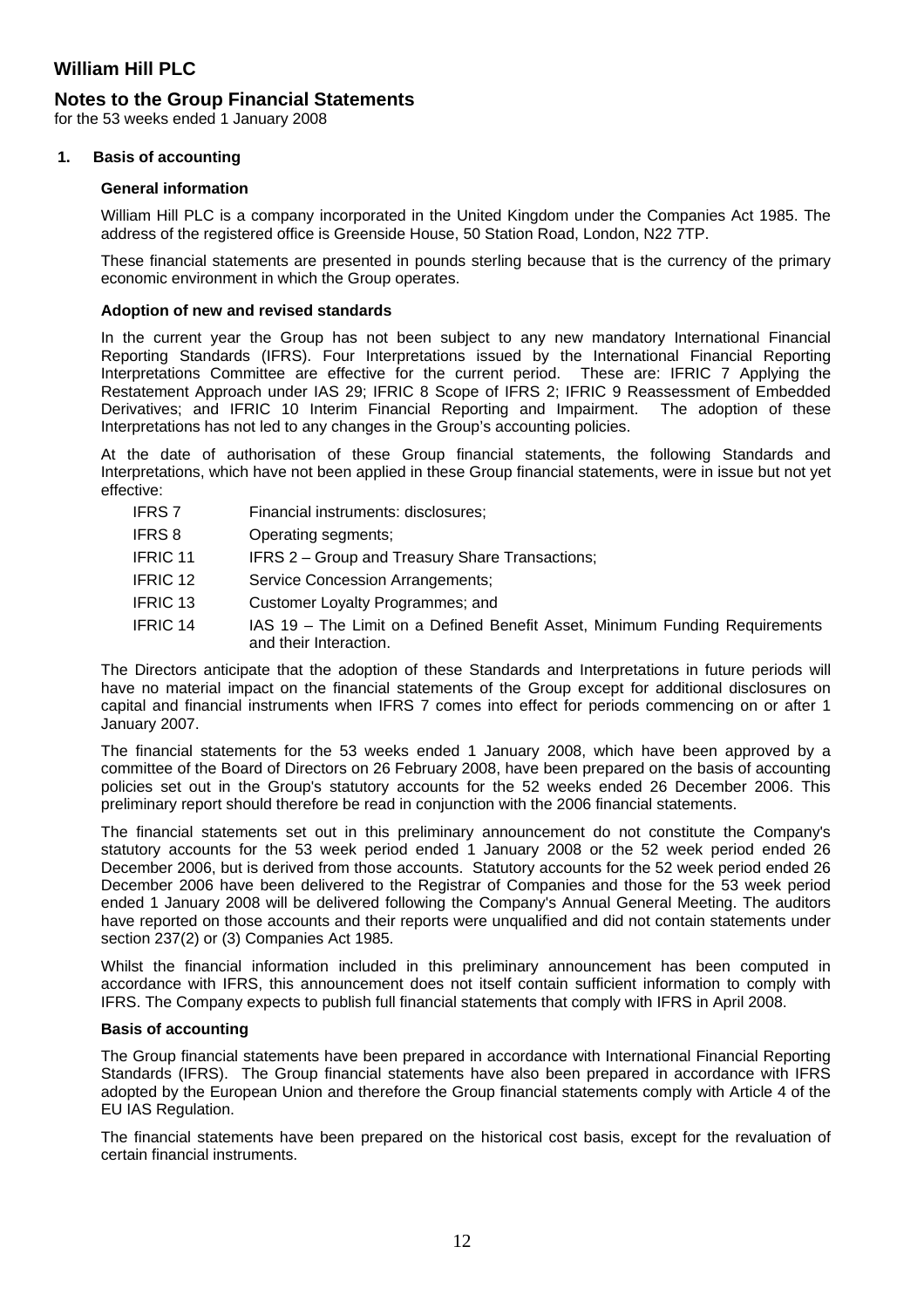### **Notes to the Group Financial Statements**

for the 53 weeks ended 1 January 2008

#### **1. Basis of accounting (continued)**

#### **Basis of consolidation**

The Group financial statements incorporate the financial statements of the Company and entities controlled by the Company (its subsidiaries) made up to 1 January 2008. Control is achieved where the Company has the power to govern the financial and operating policies of an investee entity so as to obtain benefits from its activities.

The results of subsidiaries acquired or disposed of during the year are included in the consolidated income statement from the effective date of acquisition or up to the effective date of disposal, as appropriate. Where necessary, adjustments are made to the financial statements of subsidiaries to bring the accounting policies used into line with those used by the Group. All intra-Group transactions, balances, income and expenses are eliminated on consolidation.

#### *Business combination*

On acquisition, the assets, liabilities and contingent liabilities of a subsidiary are measured at their fair values at the date of acquisition. Any excess of the cost of acquisition over the fair values of the identifiable net assets acquired is recognised as goodwill. Any deficiency of the cost of acquisition below the fair values of the identifiable net assets acquired (i.e. discount on acquisition) is credited to profit and loss in the period of acquisition.

#### **2. Segment information**

For management purposes, the Group is currently organised into three operating divisions – Retail, Interactive and Telephone. These divisions are the basis on which the Group reports its primary segment information.

|                                                           | Retail      |           | Interactive Telephone | Other  | Corporate | Group       |
|-----------------------------------------------------------|-------------|-----------|-----------------------|--------|-----------|-------------|
|                                                           | £m          | £m        | £m                    | £m     | £m        | £m          |
| Amounts wagered                                           | 13,022.5    | 1,182.0   | 559.2                 | 28.6   |           | 14,792.3    |
| Payout                                                    | (12, 263.2) | (1,062.2) | (506.2)               | (20.3) |           | (13, 851.9) |
| <b>Revenue</b>                                            | 759.3       | 119.8     | 53.0                  | 8.3    |           | 940.4       |
| GPT, duty, levies and other cost                          |             |           |                       |        |           |             |
| of sales                                                  | (137.6)     | (23.2)    | (12.3)                | (1.1)  |           | (174.2)     |
| <b>Gross profit</b>                                       | 621.7       | 96.6      | 40.7                  | 7.2    |           | 766.2       |
| Depreciation                                              | (26.1)      | (6.9)     | (1.5)                 | (0.3)  | (1.1)     | (35.9)      |
| Other administrative expenses                             | (365.8)     | (38.8)    | (23.1)                | (5.8)  | (10.8)    | (444.3)     |
| Exceptional operating expense                             |             | (20.9)    |                       |        |           | (20.9)      |
| Share of result of associates and<br>joint ventures       |             |           |                       |        | 0.7       | 0.7         |
| <b>Operating profit/(loss)</b>                            | 229.8       | 30.0      | 16.1                  | 1.1    | (11.2)    | 265.8       |
| Exceptional profit on sale and<br>leaseback of properties |             |           |                       |        | 6.7       | 6.7         |
| Investment income                                         |             |           |                       |        | 24.3      | 24.3        |
| Finance costs                                             |             |           |                       | ۰      | (87.6)    | (87.6)      |
| Profit/(loss) before tax                                  | 229.8       | 30.0      | 16.1                  | 1.1    | (67.8)    | 209.2       |

Business segment information for the 53 weeks ended 1 January 2008: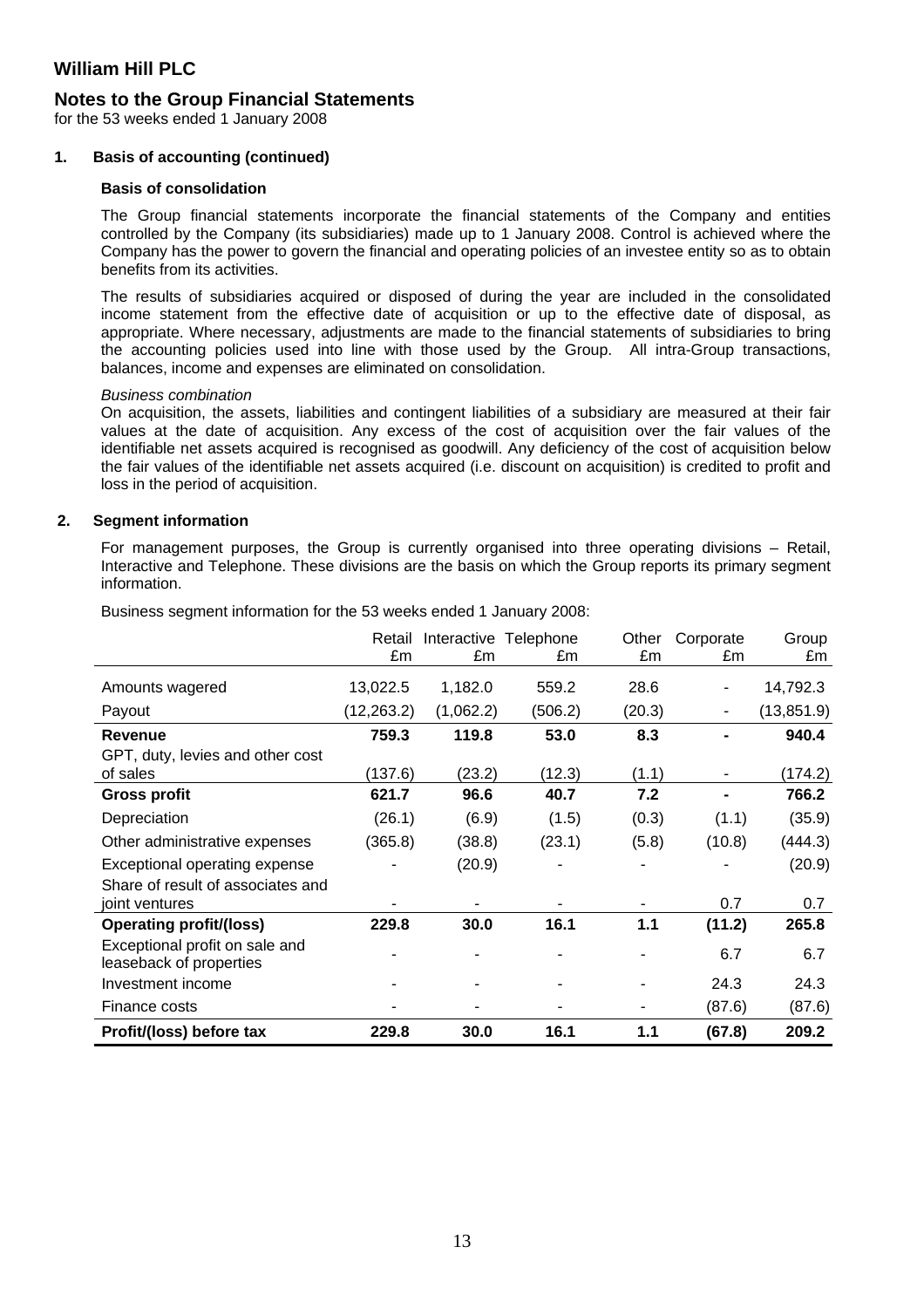### **Notes to the Group Financial Statements**

for the 53 weeks ended 1 January 2008

### **2. Segment information (continued)**

Business segment information for the 53 weeks ended 1 January 2008:

|                                               | Retail  | Interactive | Telephone | Other | Corporate | Group     |
|-----------------------------------------------|---------|-------------|-----------|-------|-----------|-----------|
|                                               | £m      | £m          | £m        | £m    | £m        | £m        |
| <b>Balance sheet information</b>              |         |             |           |       |           |           |
| Total assets                                  | 1,386.4 | 117.9       | 85.0      | 16.3  | 97.1      | 1,702.7   |
| <b>Total liabilities</b>                      | (53.5)  | (25.3)      | (5.7)     | (0.5) | (1,384.6) | (1,469.6) |
| Investment in associate and joint<br>ventures | ٠       | ۰           | ۰         | ۰     | 12.7      | 12.7      |
| Capital additions                             | 42.2    | 16.1        | 1.4       | 0.1   | 1.0       | 60.8      |
| Included within Total assets:                 |         |             |           |       |           |           |
| Goodwill                                      | 687.8   | 97.2        | 80.4      | 7.1   |           | 872.5     |
| Other intangibles with<br>indefinite lives    | 483.9   |             |           | ۰     |           | 483.9     |

Business segment information for the 52 weeks ended 26 December 2006:

|                                            | Retail<br>£m | £m                       | Interactive Telephone<br>£m | Other<br>£m              | Corporate<br>£m | Group<br>£m |
|--------------------------------------------|--------------|--------------------------|-----------------------------|--------------------------|-----------------|-------------|
|                                            |              |                          |                             |                          |                 |             |
| Amounts wagered                            | 11,486.0     | 1,060.3                  | 659.9                       | 29.7                     |                 | 13,235.9    |
| Payout                                     | (10,787.1)   | (929.8)                  | (602.4)                     | (22.4)                   | $\blacksquare$  | (12, 341.7) |
| Revenue                                    | 698.9        | 130.5                    | 57.5                        | 7.3                      |                 | 894.2       |
| GPT, duty, levies and other cost           |              |                          |                             |                          |                 |             |
| of sales                                   | (120.5)      | (26.0)                   | (12.9)                      | (0.9)                    |                 | (160.3)     |
| <b>Gross profit</b>                        | 578.4        | 104.5                    | 44.6                        | 6.4                      |                 | 733.9       |
| Depreciation                               | (23.5)       | (4.9)                    | (0.7)                       | (0.2)                    | (0.5)           | (29.8)      |
| Other administrative expenses              | (329.0)      | (38.1)                   | (27.2)                      | (6.8)                    | (14.4)          | (415.5)     |
| Share of result of associate               | ä,           | $\overline{\phantom{a}}$ | ٠                           | $\overline{\phantom{a}}$ | 3.6             | 3.6         |
| <b>Operating profit/(loss)</b>             | 225.9        | 61.5                     | 16.7                        | (0.6)                    | (11.3)          | 292.2       |
| Investment income                          |              |                          |                             |                          | 13.0            | 13.0        |
| Finance costs                              |              |                          | $\blacksquare$              |                          | (69.8)          | (69.8)      |
| Profit/(loss) before tax                   | 225.9        | 61.5                     | 16.7                        | (0.6)                    | (68.1)          | 235.4       |
|                                            |              |                          |                             |                          |                 |             |
| <b>Balance sheet information</b>           |              |                          |                             |                          |                 |             |
| <b>Total assets</b>                        | 1,360.9      | 127.1                    | 95.8                        | 18.9                     | 104.8           | 1,707.5     |
| <b>Total liabilities</b>                   | (54.7)       | (26.6)                   | (4.4)                       | (0.5)                    | (1,430.8)       | (1, 517.0)  |
| Investment in associate                    |              |                          | $\blacksquare$              |                          | 5.3             | 5.3         |
| Capital additions                          | 52.5         | 9.1                      | 9.1                         |                          | 1.0             | 71.7        |
| Included within Total assets:              |              |                          |                             |                          |                 |             |
| Goodwill                                   | 681.0        | 97.2                     | 80.4                        | 7.1                      |                 | 865.7       |
| Other intangibles with<br>indefinite lives | 454.7        |                          |                             |                          |                 | 454.7       |

The Retail distribution channel comprises all activity undertaken in LBOs including gaming machines. Other activities include on-course betting and greyhound stadia operations.

Net assets/(liabilities) have been allocated by segment where assets and liabilities can be identified with a particular channel. Corporate net assets include corporation and deferred tax, net borrowings and pension liability as well as any assets and liabilities that cannot be allocated to a particular channel other than on an arbitrary basis.

There are no inter-segmental sales within the Group.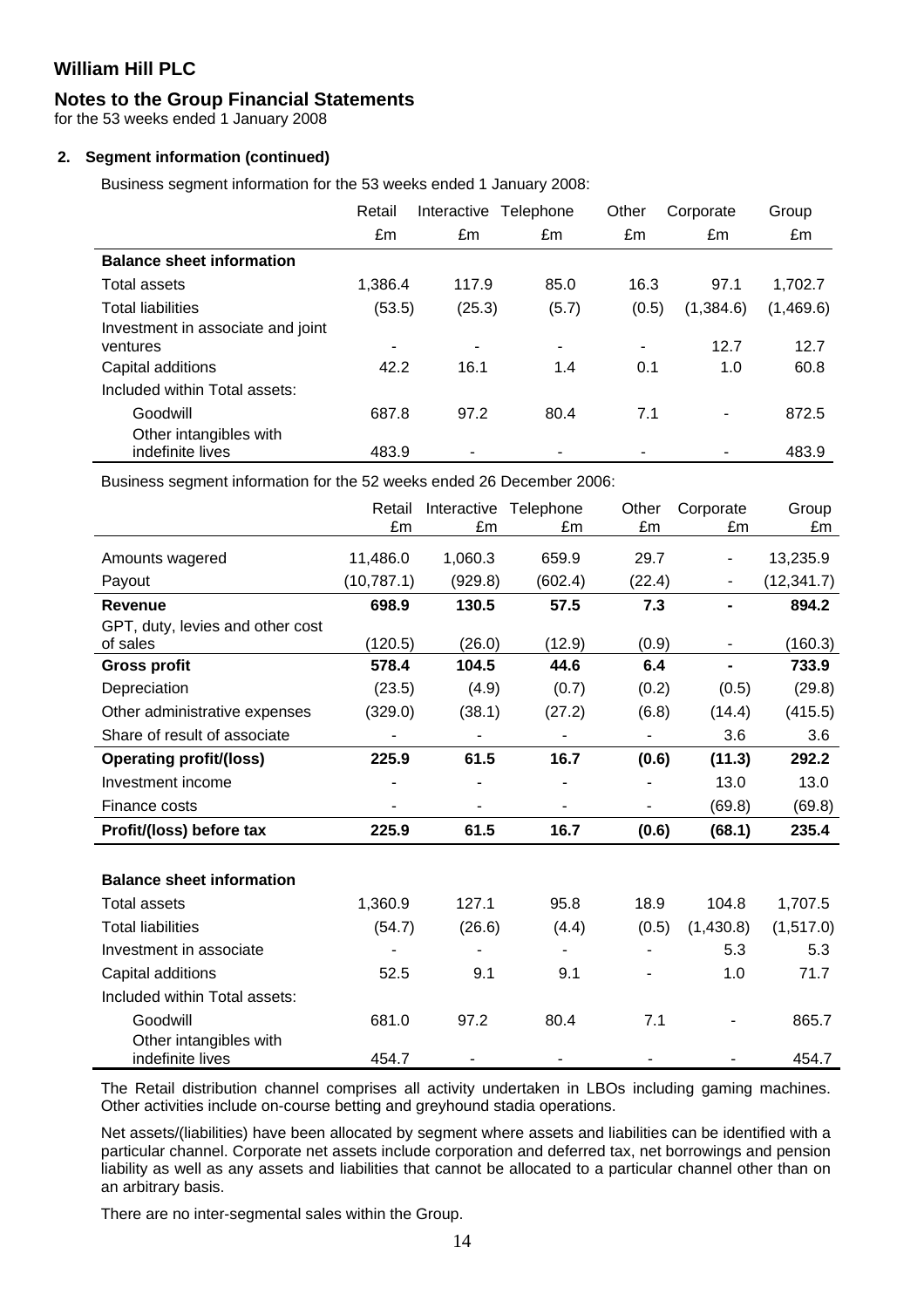# **Notes to the Group Financial Statements**

for the 53 weeks ended 1 January 2008

### **2. Segment information (continued)**

In accordance with IAS 14 'Segment Reporting', segment information by geographical location is not presented as the Group's revenue and profits arise primarily from customers in the United Kingdom with significantly less than 10% (the minimum required by IAS 14 to necessitate disclosure) of revenue and profits generated from customers outside of this jurisdiction. Similarly, only a small portion of the Group's net assets is located outside of the United Kingdom.

### **3. Exceptional items**

Exceptional items are those items the Group considers to be one-off or material in nature that should be brought to the readers' attention, in understanding the Group's financial performance.

Exceptional items are as follows:

|                                                                         | 53 weeks<br>ended | 52 weeks<br>ended |
|-------------------------------------------------------------------------|-------------------|-------------------|
|                                                                         | 1 January         | 26 December       |
|                                                                         | 2008              | 2006              |
|                                                                         | £m                | £m                |
| Impairment in relation to termination of NextGen programme <sup>1</sup> | (20.9)            |                   |
| Sale and leaseback of LBO properties <sup>2</sup>                       | 6.7               |                   |
|                                                                         | (14.2)            |                   |

1 In November 2007, the Board of directors instigated a review of the NextGen programme. As a result of the review, the programme was terminated. This decision resulted in an impairment charge of £20.9m, consisting of £20.5m internally developed software and £0.4m computer hardware.

2 Income arose from the sale and leaseback of 24 LBO properties and is shown net of costs.

Exceptional tax (charges)/credit are as follows:

|                                                                                 | 53 weeks  | 52 weeks    |
|---------------------------------------------------------------------------------|-----------|-------------|
|                                                                                 | ended     | ended       |
|                                                                                 | 1 January | 26 December |
|                                                                                 | 2008      | 2006        |
|                                                                                 | £m        | £m          |
| Deferred tax charge on held over capital gain on sale and<br>leaseback of LBO's | (1.4)     |             |
| Tax relief expected in respect of assets impaired                               | 5.9       |             |
|                                                                                 | 4.5       |             |

### **4. Investment income**

|                                                                                                               | 53 weeks<br>ended<br>1 January<br>2008<br>£m | 52 weeks<br>ended<br>26 December<br>2006<br>£m |
|---------------------------------------------------------------------------------------------------------------|----------------------------------------------|------------------------------------------------|
| Interest on bank deposits                                                                                     | 4.0                                          | 2.9                                            |
| Fair value gains on interest rate swaps transferred from equity<br>for cash flow hedges of floating rate debt | 7.6                                          |                                                |
| Expected return on pension scheme assets                                                                      | 12.7                                         | 10.1                                           |
|                                                                                                               | 24.3                                         | 13.0                                           |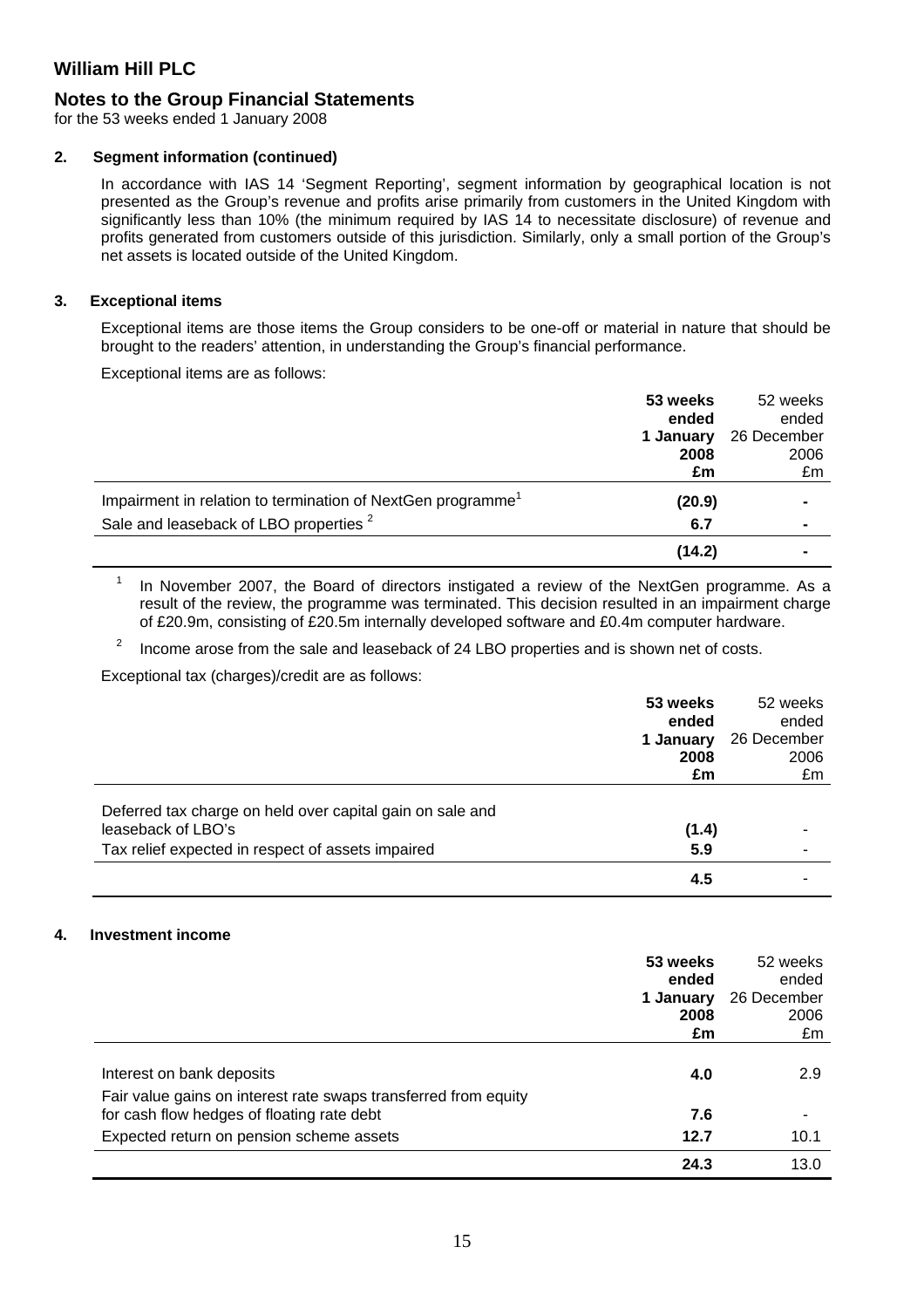### **Notes to the Group Financial Statements**

for the 53 weeks ended 1 January 2008

### **5. Finance costs**

|                                                                   | 53 weeks<br>ended<br>1 January<br>2008<br>£m | 52 weeks<br>ended<br>26 December<br>2006<br>£m |
|-------------------------------------------------------------------|----------------------------------------------|------------------------------------------------|
| Interest payable and similar charges:                             |                                              |                                                |
| Bank loans and overdrafts                                         | 74.2                                         | 57.8                                           |
| Amortisation of finance costs                                     | 1.7                                          | 1.3                                            |
| Net interest payable                                              | 75.9                                         | 59.1                                           |
| Interest on pension scheme liabilities                            | 11.7                                         | 10.7                                           |
|                                                                   | 87.6                                         | 69.8                                           |
| Tax on profit on ordinary activities<br>The tax charge comprises: |                                              |                                                |
|                                                                   | 53 weeks                                     | 52 weeks                                       |
|                                                                   | ended                                        | ended                                          |
|                                                                   | 1 January                                    | 26 December                                    |
|                                                                   | 2008                                         | 2006                                           |

| Current tax:                                   |        |       |
|------------------------------------------------|--------|-------|
| UK corporation tax at 30%                      | 61.6   | 66.5  |
| UK corporation $tax - prior$ periods           | (4.7)  | (6.4) |
| Total current tax charge                       | 56.9   | 60.1  |
| Deferred tax:                                  |        |       |
| Origination and reversal of timing differences | 1.4    | 5.1   |
| Impact from changes in statutory tax rates     | (11.3) |       |
| Adjustment in respect of prior years           | 4.8    | 3.4   |
| Total deferred tax (credit)/charge             | (5.1)  | 8.5   |
| Total tax on profit on ordinary activities     | 51.8   | 68.6  |

The effective tax rate in respect of ordinary activities before exceptional costs and excluding associate and joint venture income is 25.3% (52 weeks ended 26 December 2006 - 29.6%). The effective tax rate in respect of ordinary activities after exceptional items and excluding associate and joint venture income was 24.8% (52 weeks ended 26 December 2006 – 29.6%). The current period's charge is lower than the statutory rate of 30% mainly due to a reduction in mainstream corporation tax rates from 30% to 28% from 1 April 2008. This change has resulted in a deferred tax credit arising from the reduction in the balance sheet carrying value of deferred tax net liabilities to reflect the anticipated rate of tax at which those liabilities are expected to reverse.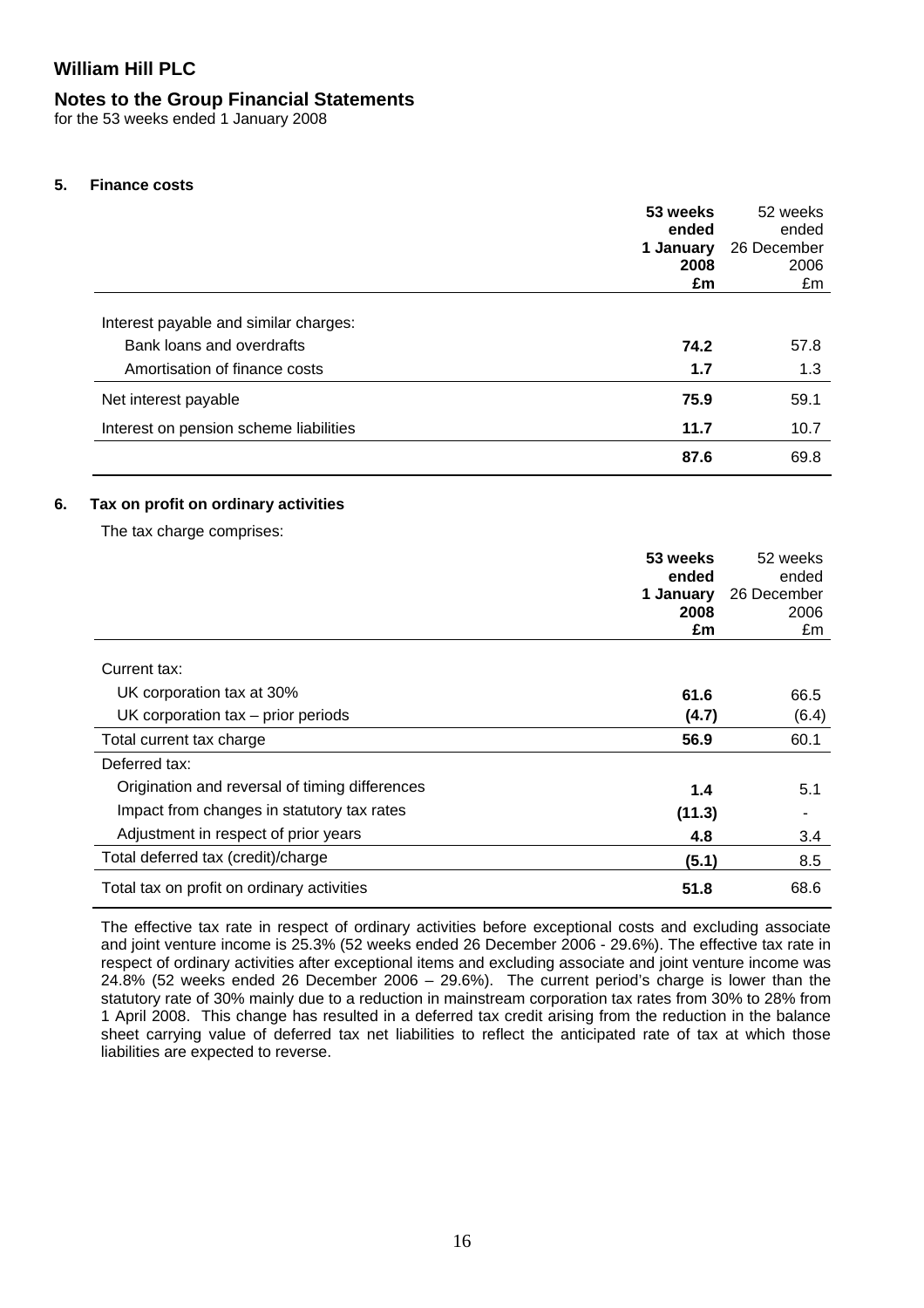### **Notes to the Group Financial Statements**

for the 53 weeks ended 1 January 2008

### **6. Tax on profit on ordinary activities (continued)**

The differences between the total current tax shown above and the amount calculated by applying the standard rate of UK corporation tax to the profit before tax is as follows:

|                                                                | 53 weeks ended<br>1 January |       | 52 weeks ended<br>26 December |           |
|----------------------------------------------------------------|-----------------------------|-------|-------------------------------|-----------|
|                                                                | 2008<br>%<br>£m             |       | £m                            | 2006<br>% |
|                                                                |                             |       |                               |           |
| Profit before tax                                              | 209.2                       |       | 235.4                         |           |
| Less: share of results of associates and joint ventures        | (0.7)                       | (3.6) |                               |           |
|                                                                | 208.5                       | 100.0 | 231.8                         | 100.0     |
| Tax on Group profit at standard UK corporation tax rate of 30% | 62.6                        | 30.0  | 69.5                          | 30.0      |
| Impact of changes in statutory tax rates                       | (11.3)                      | (5.4) | ٠                             |           |
| Adjustment in respect of prior periods                         | 0.1                         |       | (3.0)                         | (1.3)     |
| Permanent differences - non deductible expenditure             | 1.0                         | 0.5   | 2.1                           | 0.9       |
| Permanent differences – non taxable income                     | (0.6)                       | (0.3) | ٠                             |           |
| Total tax charge                                               | 51.8                        | 24.8  | 68.6                          | 29.6      |

The Group earns its profits primarily in the UK, therefore the tax rate used for tax on profit on ordinary activities is the standard rate for UK corporation tax, currently 30%.

### **7. Dividends proposed and paid**

|                                      | 53 weeks<br>ended<br>2008<br>Per share | 52 weeks<br>ended<br>1 January 26 December<br>2006<br>Per share | 53 weeks<br>ended<br>1 January<br>2008<br>£m | 52 weeks<br>ended<br>26 December<br>2006<br>£m |
|--------------------------------------|----------------------------------------|-----------------------------------------------------------------|----------------------------------------------|------------------------------------------------|
| Equity shares:                       |                                        |                                                                 |                                              |                                                |
|                                      |                                        |                                                                 | 27.3                                         | 25.6                                           |
| - current year interim dividend paid | 7.75p                                  | 7.25p                                                           |                                              |                                                |
| - prior year final dividend paid     | 14.5p                                  | 12.2p                                                           | 51.2                                         | 45.3                                           |
|                                      | 22.25p                                 | 19.45p                                                          | 78.5                                         | 70.9                                           |
| Proposed dividend                    | 15.5p                                  | 14.5 <sub>p</sub>                                               | 53.8                                         | 51.2                                           |

The proposed final dividend of 15.5p will, subject to shareholder approval, be paid on 5 June 2008 to all shareholders on the register on 2 May 2008. In line with the requirements of IAS 10 – 'Events after the Balance Sheet Date', this dividend has not been recognised within these results.

Under an agreement signed in November 2002, The William Hill Holdings 2001 Employee Benefit Trust agreed to waive all dividends. As at 1 January 2008, the trust held 0.03m ordinary shares. In addition, the Company does not pay dividends on the 6.5m shares held in treasury. The Company estimates that 347.2m shares will qualify for the final dividend.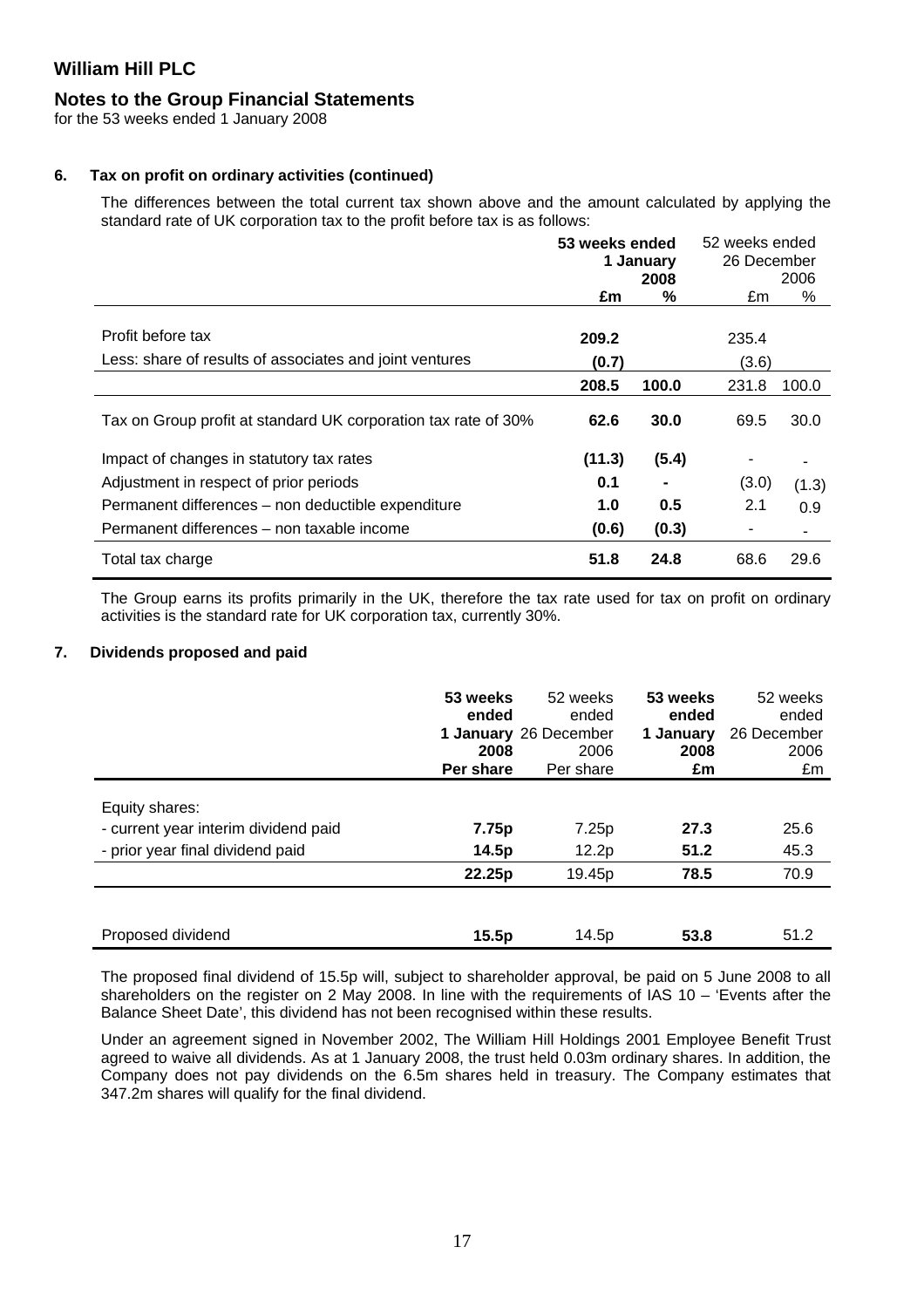### **Notes to the Group Financial Statements**

for the 53 weeks ended 1 January 2008

### **8. Earnings per share**

The earnings per share figures for the respective periods are as follows:

|                  | 53 weeks  | 52 weeks    |
|------------------|-----------|-------------|
|                  | ended     | ended       |
|                  | 1 January | 26 December |
|                  | 2008      | 2006        |
|                  | Pence     | Pence       |
|                  |           |             |
| Basic - adjusted | 47.4      | 45.5        |
| Basic            | 44.7      | 45.5        |
| <b>Diluted</b>   | 44.3      | 44.9        |

An adjusted earnings per share, based on profit for the period before exceptional items, has been presented in order to highlight the underlying performance of the Group.

The calculation of the basic and diluted earnings per share is based on the following data:

|                                                                    | 53 weeks<br>ended<br>1 January<br>2008<br>£m | 52 weeks<br>ended<br>26 December<br>2006<br>£m |
|--------------------------------------------------------------------|----------------------------------------------|------------------------------------------------|
| Profit after tax for the financial period                          | 157.4                                        | 166.8                                          |
| Exceptional items (note 3)                                         | 14.2                                         |                                                |
| Exceptional items - tax credit (note 3)                            | (4.5)                                        |                                                |
| Profit after tax for the financial period before exceptional items | 167.1                                        | 166.8                                          |

|                                                                                              | Number (m) | Number (m) |
|----------------------------------------------------------------------------------------------|------------|------------|
| Weighted average number of ordinary shares for the purposes<br>of basic earnings per share   | 352.2      | 366.7      |
| Effect of dilutive potential ordinary shares:                                                |            |            |
| Employee share awards and options                                                            | 3.4        | 4.7        |
| Weighted average number of ordinary shares for the purposes<br>of diluted earnings per share | 355.6      | 3714       |

The basic weighted average number of shares excludes shares held by The William Hill Holdings 2001 Employee Benefit Trust and those shares held in treasury as such shares do not qualify for dividends. The effect of this is to reduce the average number of shares by 7.9m in the 53 weeks ended 1 January 2008 (52 weeks ended 26 December 2006 – 10.4m).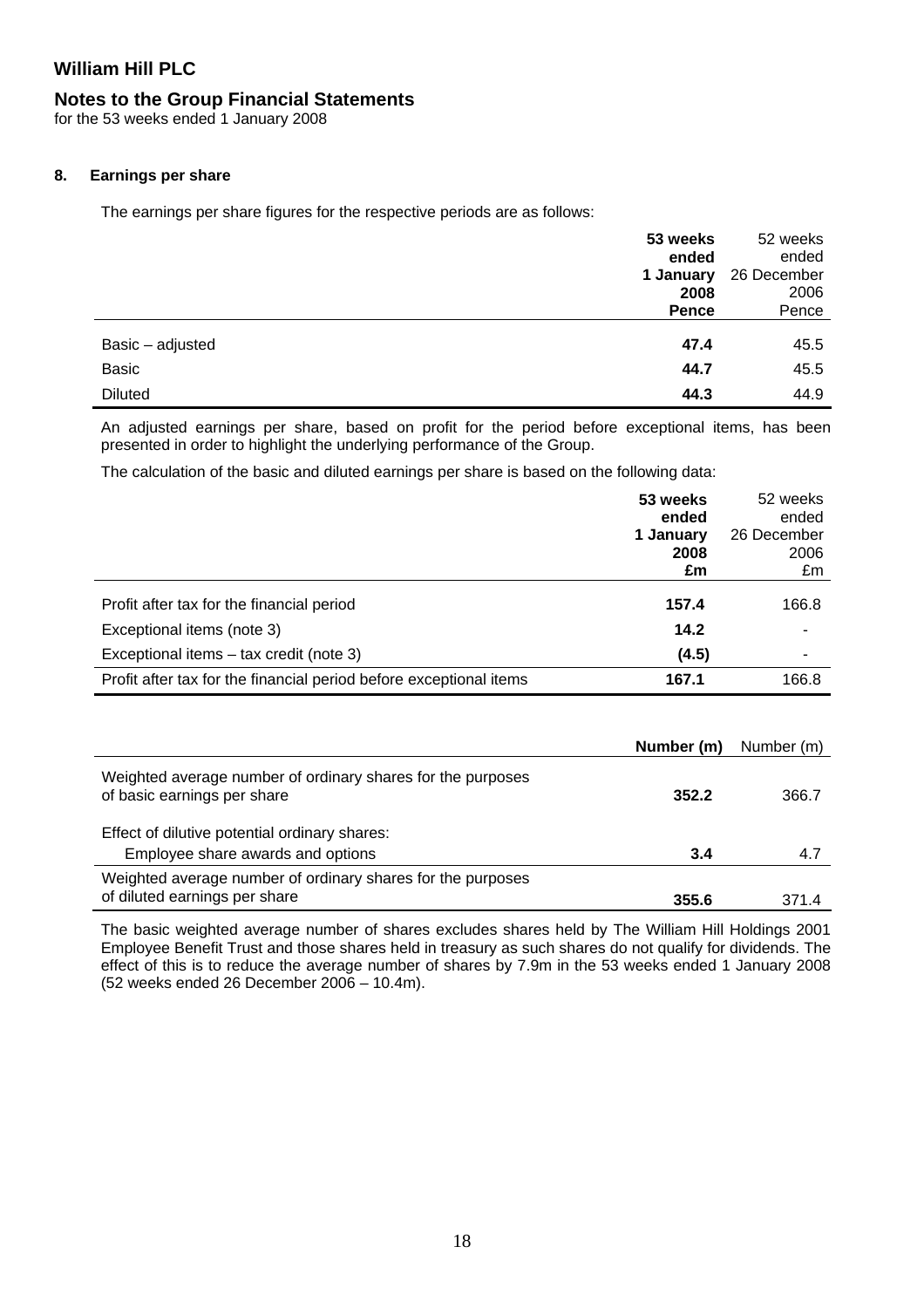### **Notes to the Group Financial Statements**

for the 53 weeks ended 1 January 2008

#### **9. Reserves**

|                                                                                                                                    | Called-<br><b>up</b><br>capital<br>£m | Share<br>share premium<br>account<br>£m | Capital<br>redemp-<br>tion<br>reserve<br>£m | Merger<br>reserve<br>£m | Own<br>shares<br>£m | Hedging<br>and<br>trans-<br>£m | ation Retained<br>held reserves earnings<br>£m | Total<br>£m |
|------------------------------------------------------------------------------------------------------------------------------------|---------------------------------------|-----------------------------------------|---------------------------------------------|-------------------------|---------------------|--------------------------------|------------------------------------------------|-------------|
| At 28 December 2005                                                                                                                | 39.1                                  | 311.3                                   | 3.1                                         | (26.1)                  | (57.5)              | (1.1)                          | (20.2)                                         | 248.6       |
| Profit for the financial period                                                                                                    | ä,                                    |                                         | $\blacksquare$                              |                         |                     | $\overline{a}$                 | 166.8                                          | 166.8       |
| Dividends paid (note 7)                                                                                                            |                                       |                                         |                                             |                         |                     | $\overline{\phantom{0}}$       | (70.9)                                         | (70.9)      |
| Items taken directly to<br>statement of recognised<br>income and expense<br>Expense recognised in<br>respect of share remuneration |                                       |                                         |                                             |                         |                     | 9.8                            | 10.0<br>3.0                                    | 19.8<br>3.0 |
| Shares purchased and<br>cancelled                                                                                                  | (2.9)                                 |                                         | 2.9                                         |                         |                     | $\blacksquare$                 | (178.4)                                        | (178.4)     |
| Transfer to income                                                                                                                 |                                       |                                         |                                             |                         |                     | 0.7                            |                                                | 0.7         |
| Transfer of own shares to                                                                                                          |                                       |                                         |                                             |                         |                     |                                |                                                |             |
| recipients                                                                                                                         | $\qquad \qquad \blacksquare$          |                                         | $\blacksquare$                              |                         | 10.6                | $\overline{\phantom{a}}$       | (9.7)                                          | 0.9         |
| At 27 December 2006                                                                                                                | 36.2                                  | 311.3                                   | 6.0                                         | (26.1)                  | (46.9)              | 9.4                            | (99.4)                                         | 190.5       |
| Profit for the financial period                                                                                                    |                                       |                                         |                                             |                         |                     | $\overline{a}$                 | 157.4                                          | 157.4       |
| Dividends paid (note 7)                                                                                                            |                                       |                                         |                                             |                         |                     | $\overline{a}$                 | (78.5)                                         | (78.5)      |
| Items taken directly to<br>statement of recognised<br>income and expense                                                           |                                       |                                         |                                             |                         |                     | 1.2                            | 8.9                                            | 10.1        |
| Expense recognised in<br>respect of share remuneration                                                                             |                                       |                                         |                                             |                         |                     |                                | 2.6                                            | 2.6         |
| Shares purchased and<br>cancelled                                                                                                  | (0.8)                                 |                                         | 0.8                                         |                         |                     | $\overline{a}$                 | (46.0)                                         | (46.0)      |
| Transfer to income                                                                                                                 |                                       |                                         |                                             |                         |                     | (7.6)                          |                                                | (7.6)       |
| Transfer of own shares to<br>recipients                                                                                            |                                       |                                         |                                             |                         | 12.5                |                                | (8.1)                                          | 4.4         |
| Cancellation of share<br>premium                                                                                                   |                                       | (311.3)                                 |                                             |                         |                     |                                | 311.3                                          |             |
| Exchange differences on<br>translation of overseas<br>operations                                                                   |                                       |                                         |                                             |                         |                     | 0.2                            |                                                | 0.2         |
| At 1 January 2008                                                                                                                  | 35.4                                  | $\blacksquare$                          | 6.8                                         | (26.1)                  | (34.4)              | 3.2                            | 248.2                                          | 233.1       |

Shares were cancelled during the period as part of the Company's share buyback programme.

Own shares held at 1 January 2008 amounting to £34.4m comprise 6.5m shares (nominal value - £0.6m) held in treasury purchased for £34.4m and 0.03m shares (nominal value - £0.003m) held in The William Hill Holdings 2001 Employee Benefit Trust purchased for £0.04m. The shares held in treasury were purchased at a weighted average price of £5.32. At 1 January 2008 the total market value of own shares held in treasury and in the Trust was £34.0m.

The share premium reserve records the excess of the cash actually received on the issue of shares over the nominal amount of the share capital issued. On 20 June 2007 the High Court of Justice confirmed the reduction in share premium, allowing its transfer to retained earnings.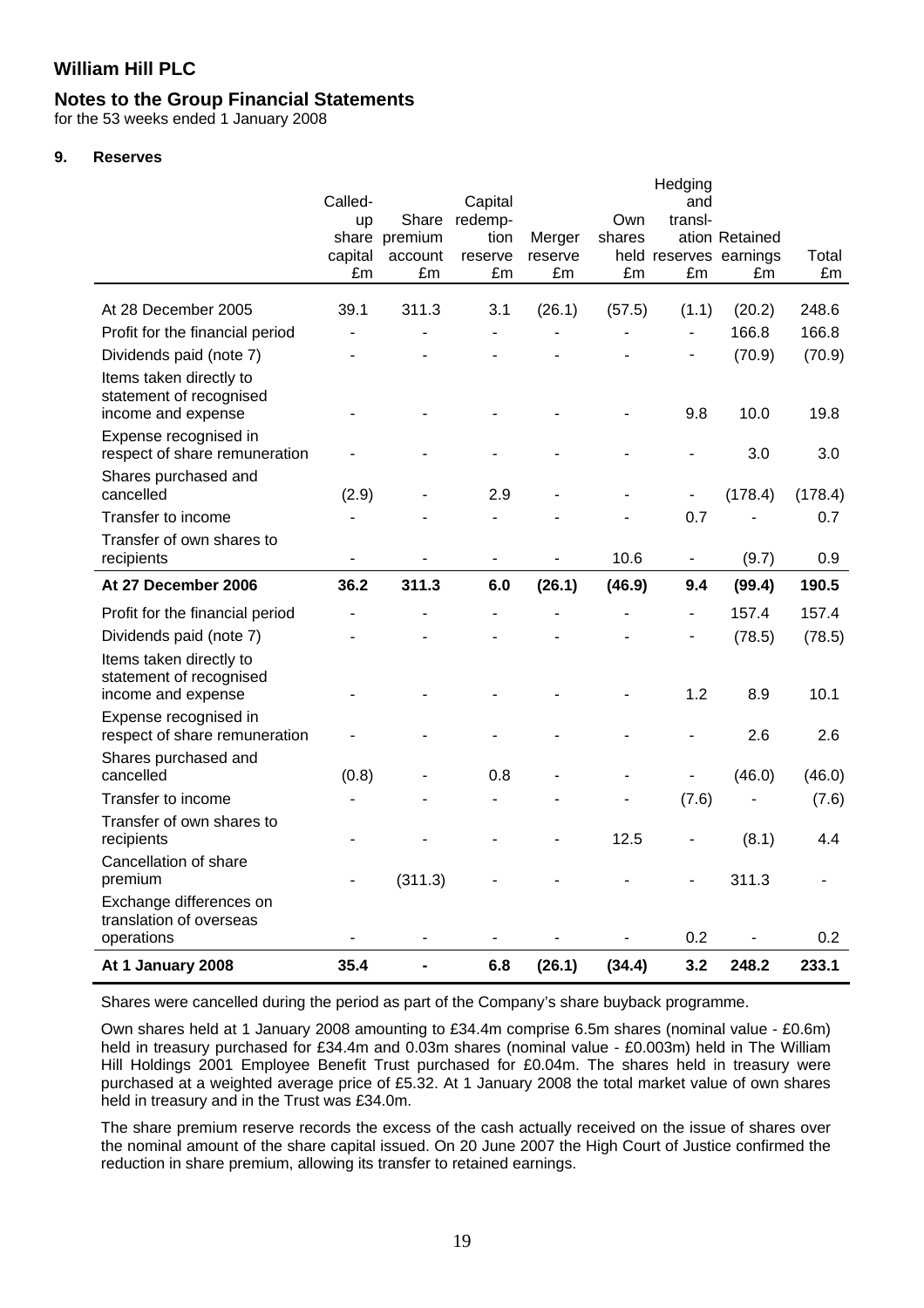### **Notes to the Group Financial Statements**

for the 53 weeks ended 1 January 2008

#### **10. Notes to the cash flow statement**

|                                                           | 53 weeks   | 52 weeks    |
|-----------------------------------------------------------|------------|-------------|
|                                                           | ended      | ended       |
|                                                           | 1 January  | 26 December |
|                                                           | 2008<br>£m | 2006<br>£m  |
|                                                           |            |             |
| Operating profit before exceptional items                 | 286.7      | 292.2       |
| Adjustments for:                                          |            |             |
| Share of result of associates and joint ventures          | (0.7)      | (3.6)       |
| Depreciation of property, plant and equipment             | 27.8       | 27.1        |
| Depreciation of computer software                         | 8.1        | 2.7         |
| Loss/(gain) on disposal of property, plant and equipment  | 0.4        | (0.5)       |
| Gain on disposal of LBOs and administrative buildings     | (5.1)      | (4.0)       |
| Gain on disposal of SIS shares                            | (1.7)      |             |
| Cost charged in respect of share remuneration             | 2.6        | 3.0         |
| Defined benefit pension cost less cash contributions      | (7.9)      | (8.1)       |
| Foreign exchange reserve movement                         | 0.2        |             |
| Movement on financial derivatives                         | (0.9)      |             |
| Movement in provisions                                    |            | (7.5)       |
| Operating cash flows before movements in working capital: | 309.5      | 301.3       |
|                                                           |            |             |
| Increase in inventories                                   | (0.1)      | (0.1)       |
| Decrease/(increase) in receivables                        | 0.2        | (11.0)      |
| Increase in payables                                      | 1.1        | 23.7        |
| Cash generated by operations                              | 310.7      | 313.9       |
| Income taxes paid                                         | (71.8)     | (53.9)      |
| Interest paid                                             | (89.3)     | (55.4)      |
| Net cash from operating activities                        | 149.6      | 204.6       |
|                                                           |            |             |

Cash and cash equivalents (which are presented as a single class of assets on the face of the balance sheet) comprise cash at bank and other short-term highly liquid investments with a maturity of three months or less.

### **11. Acquisitions**

During the period the Group acquired 2 small chains of bookmakers, details of which are given below:

### **T.H Jennings (Harlow Pools) Limited**

On 10 January 2007, the Group acquired all of the issued share capital of T.H Jennings (Harlow Pools) Limited ('Jennings') for total cash consideration of £21.5m including costs of £0.3m. The capitalised goodwill on this transaction was £5.8m. Jennings contributed £6.3m revenue and £1.9m to the Group's profit before taxation for the period between 11 January 2007 and 1 January 2008.

### **Eclipse Bookmakers Limited**

On 25 January 2007, the Group acquired all of the issued share capital of Eclipse Bookmakers Limited ('Eclipse') for total cash consideration of £3.2m including costs of £0.1m. The capitalised goodwill on this transaction was £1.0m. Eclipse contributed £1.3m revenue and £0.2m to the Group's profit before taxation for the period between 26 January 2007 and 1 January 2008.